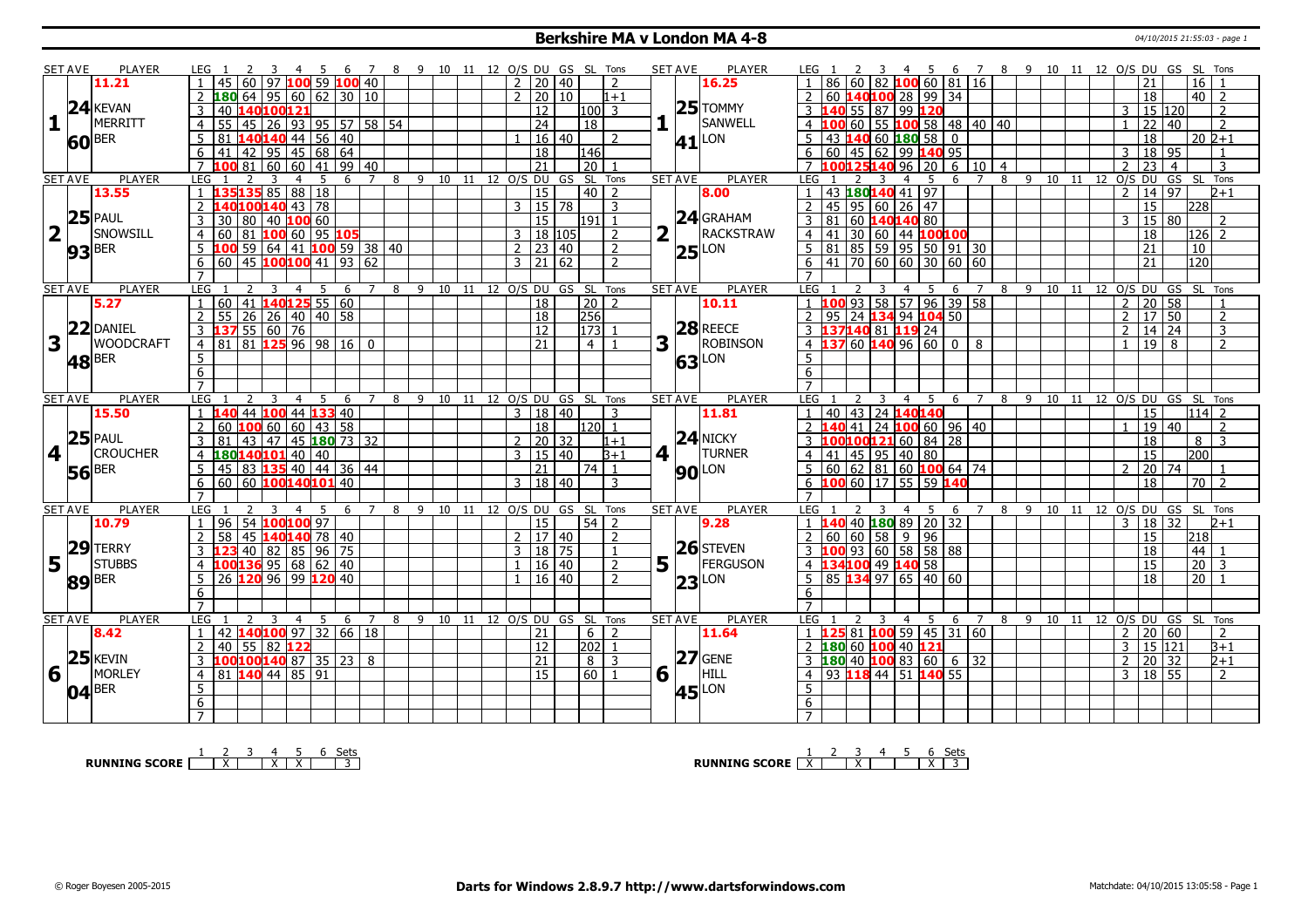#### **Berkshire MA v London MA 4-8** 04/10/2015 21:55:04 - page 2

| <b>SET AVE</b>  | <b>PLAYER</b>                                                | LEG 1<br>-3<br>- 4                                          | - 5<br>- 6                  | 7 8 9 10 11 12 O/S DU GS SL Tons |                              |   |                             |       |                                 | <b>SET AVE</b> | <b>PLAYER</b>  | LEG 1                                   | 3<br>45                            |                                  |                       | 6 7 8 9 10 11 12 O/S DU GS SL Tons |                                      |                                           |                |
|-----------------|--------------------------------------------------------------|-------------------------------------------------------------|-----------------------------|----------------------------------|------------------------------|---|-----------------------------|-------|---------------------------------|----------------|----------------|-----------------------------------------|------------------------------------|----------------------------------|-----------------------|------------------------------------|--------------------------------------|-------------------------------------------|----------------|
|                 | 15.01                                                        | 58<br>l 60<br>60 140<br>97                                  |                             |                                  |                              |   | <sup>15</sup>               |       | $86$   1                        |                | 13.74          |                                         | $\overline{79}$<br>93<br>59        | 75                               |                       |                                    | $3 \mid 18 \mid 75$                  |                                           |                |
|                 |                                                              | 140 42                                                      | $140$ 59 20                 |                                  |                              |   | 16 20                       |       | 3                               |                |                | 2<br>45                                 | 60 180140 44                       |                                  |                       |                                    | 15                                   |                                           | $32 2+1$       |
|                 | 28 STEVE                                                     | 41 <br>60<br>l 58<br>45 140                                 |                             |                                  |                              |   | 15                          |       | 157                             |                | <b>28 LEE</b>  | 140                                     | 96   41   <mark>100</mark> 84   40 |                                  |                       |                                    | $\overline{17}$ 40<br>$\overline{2}$ |                                           | 2              |
|                 | ROSE                                                         | $-40$ 96 60 59 56 42<br>$\overline{4}$                      |                             |                                  |                              |   | 18                          |       | $\overline{48}$                 | 7              | <b>COCKS</b>   | $\overline{4}$                          | $10081$ 60 $10085$ 75              |                                  |                       |                                    | 18 75<br>$\overline{3}$              |                                           | $\overline{2}$ |
|                 | BER                                                          | 180 180 141<br>5                                            |                             |                                  |                              | 3 |                             | 9 141 | $3+2$                           |                |                | 5 100140 60                             |                                    |                                  |                       |                                    | 9                                    | 201                                       | $\overline{2}$ |
| 56              |                                                              | 26 100 42 81 96 26 100<br>6                                 |                             |                                  |                              |   | $\overline{21}$             |       | $30$   2                        |                | <b>89</b> LON  | 6<br>$\overline{3}$                     | 85   134 60   99   100   20        |                                  |                       |                                    | 19 20<br>$\mathbf{1}$                |                                           | $\mathcal{P}$  |
|                 |                                                              | $\overline{7}$                                              |                             |                                  |                              |   |                             |       |                                 |                |                | $\overline{7}$                          |                                    |                                  |                       |                                    |                                      |                                           |                |
| <b>SET AVE</b>  | <b>PLAYER</b>                                                | <b>LEG</b><br>4                                             | 5<br>6<br>$\overline{7}$    | 9<br>8                           | 10 11 12 0/S DU GS SL Tons   |   |                             |       |                                 | <b>SET AVE</b> | PLAYER         | LEG                                     | -5<br>3<br>$\overline{4}$          | 6<br>$\overline{7}$              | 8                     | 9 10 11 12 O/S DU GS SL Tons       |                                      |                                           |                |
|                 | 17.01                                                        | 100 180 180<br>9<br>$\mathbf{1}$                            | $\overline{32}$             |                                  |                              |   | $2 \mid 14 \mid 32$         |       | $3+2$                           |                | 16.06          | 43 60 95 57<br>$\mathbf{1}$             |                                    |                                  |                       |                                    | 12                                   | 246                                       |                |
|                 |                                                              | LOO100140 45<br>$\overline{2}$                              |                             |                                  |                              |   | 12                          |       | $116$ 3                         |                |                | 2                                       | 100100 83 123 95                   |                                  |                       |                                    | $3 \mid 15 \mid 95$                  |                                           | 3              |
|                 | $26$ JASON                                                   | 100 100 97 60<br>3                                          |                             |                                  |                              |   | $\overline{15}$             |       | $\overline{4}$<br>3             |                | $26$ CONAN     | $\overline{3}$<br>41<br>100             | $\overline{60}$<br>140160          |                                  |                       |                                    | $15$ $160$<br>3                      |                                           | 3              |
| 8               | <b>HEAVER</b>                                                | 45 100 45 45 41 65 58 47 55<br>$\overline{4}$               |                             |                                  |                              |   | $3 \mid 27 \mid 55$         |       | $\mathbf{1}$                    | $\mathbf{8}$   | WHITEHEAD      | 4 100 85 57 76 126 17                   |                                    |                                  | 0300                  |                                    | 27                                   | $\vert 10 \vert$ 2                        |                |
|                 | $84$ <sup>BER</sup>                                          | 45 60 60 38 58 45<br>5                                      |                             |                                  |                              |   | $\overline{21}$             |       | 95<br>$\mathbf{1}$              |                | <b>96</b> LON  | $\overline{5}$<br>55 140                | 94<br>100 78                       | $18 \mid 16$                     |                       |                                    | $19$ 16                              |                                           | $\overline{2}$ |
|                 |                                                              | 121 60 140 100<br>$\overline{6}$                            |                             |                                  |                              |   | 12                          |       | $\overline{80}$ 3               |                |                | 6                                       | 140100 44 177 40                   |                                  |                       |                                    | 14 40<br>$\mathcal{P}$               |                                           | $\overline{3}$ |
|                 |                                                              | $\overline{7}$                                              |                             |                                  |                              |   |                             |       |                                 |                |                | $\overline{7}$                          |                                    |                                  |                       |                                    |                                      |                                           |                |
| <b>SET AVE</b>  | <b>PLAYER</b>                                                | LEG 1<br>$\overline{4}$                                     | -5<br>- 6<br>$\overline{7}$ | 8 9 10 11 12 0/S DU GS SL Tons   |                              |   |                             |       |                                 | <b>SET AVE</b> | PLAYER         | <b>LEG</b>                              | - 5<br>$\overline{4}$              | $\overline{7}$<br>$\overline{6}$ |                       | 8 9 10 11 12 O/S DU GS SL Tons     |                                      |                                           |                |
|                 | 6.57                                                         | 43<br>74   77                                               | 85 41 100                   |                                  |                              |   | 18                          |       | 81                              |                | 8.62           | $\overline{1}$<br>47                    | 59   83   100 46   126 40          |                                  |                       |                                    | 19 40                                |                                           |                |
|                 |                                                              | $100$ 59<br>$\overline{2}$<br>28<br>46                      | $24$ 35 98 55               |                                  |                              |   | $\overline{24}$             |       | $\overline{56}$                 |                |                | $\overline{2}$<br>95<br>  60            | 99<br>76<br> 45                    | 81<br>35 10                      |                       |                                    | 22 10                                |                                           |                |
|                 | $24$ STEVE                                                   | <b>40</b> 60 59 43 96<br>3<br>78                            |                             |                                  |                              |   | 18                          |       | $\overline{25}$                 |                | $25$ STEVE     | $\overline{3}$<br>95<br>$\overline{59}$ | $134$ 43 97                        | 33 40                            |                       |                                    | 19 40                                |                                           |                |
| $9\vert$        | SHADWELL                                                     | $96$ 98 96 43 40 68<br>60<br>$\overline{4}$                 |                             |                                  |                              |   | $3 \ 21 \ 68$               |       |                                 | $9\sqrt{1}$    | DOUGLAS        | $\overline{4}$                          | $100$ 43 60 91 125 42              |                                  |                       |                                    | $\overline{18}$                      | l 40 l                                    | $\overline{2}$ |
|                 | $04$ <sup>BER</sup>                                          | 66 177140 58 25<br>5                                        |                             |                                  |                              |   | 15                          |       | $35$   2                        |                | <b>95</b> LON  | 5                                       | 44 100 83 177 77 20                |                                  |                       |                                    | 2 17 20                              |                                           | $\mathcal{P}$  |
|                 |                                                              | 6                                                           |                             |                                  |                              |   |                             |       |                                 |                |                | 6                                       |                                    |                                  |                       |                                    |                                      |                                           |                |
|                 |                                                              | $\overline{7}$                                              |                             |                                  |                              |   |                             |       |                                 |                |                | $\overline{7}$                          |                                    |                                  |                       |                                    |                                      |                                           |                |
| <b>SET AVE</b>  | <b>PLAYER</b>                                                | LEG<br>$\overline{4}$                                       | 5<br>6<br>7                 | 8                                | 9 10 11 12 0/S DU GS SL Tons |   |                             |       |                                 | <b>SET AVE</b> | <b>PLAYER</b>  | LEG                                     | 3<br>$\overline{4}$<br>- 5         | $7^{\circ}$<br>6                 | 8                     | 9 10 11 12 0/S DU GS SL Tons       |                                      |                                           |                |
|                 | 8.94                                                         | $41 \overline{)30}$<br>$\mathbf{1}$                         | 85 45 135 49                |                                  |                              |   | 21                          |       | $16$   2                        |                | 10.22          | 96   100<br>$\overline{1}$              | 45   140   60   50   10            |                                  |                       |                                    | 2 20 10                              |                                           | $\mathcal{L}$  |
|                 |                                                              | 58<br>30<br>$\overline{2}$<br>85                            | 30 134 40 90 34             |                                  |                              |   | 22 34                       |       |                                 |                |                | 58<br>$\overline{2}$<br>58              | 59 60 80 60 54 32                  |                                  |                       |                                    | $\overline{24}$                      | 40                                        |                |
|                 | $ 22 $ JOHN                                                  | 45 100<br>60   40<br>3<br>ത                                 |                             |                                  |                              |   | $\overline{15}$             |       | $ 156 $ 2                       |                | $23$ CHRIS     | 3 140140 60 100 61                      |                                    |                                  |                       |                                    | 3   15   61                          |                                           | 3              |
| 10 <sup>1</sup> | HALL                                                         | 80   41  <br>$\overline{4}$<br>55                           | 80 125 44 56                |                                  |                              |   | 21                          |       | $\overline{20}$<br>$\mathbf{1}$ | .O :           | <b>STEVENS</b> | $\overline{4}$                          | 137125 57 43 66 33 24 16           |                                  |                       |                                    | 22 16<br>$\mathbf{1}$                |                                           | $\overline{2}$ |
|                 | $ 26 $ BER                                                   | 100 100 85 45 43 48 40 20<br>5                              |                             |                                  |                              |   | $\overline{24}$             |       | $\boxed{20}$ $\boxed{2}$        |                | <b>48</b> LON  | $\overline{5}$ 140 45 60 60 62 58 56 20 |                                    |                                  |                       |                                    | $3 \mid 24 \mid 20$                  |                                           | $\mathbf{1}$   |
|                 |                                                              | 6                                                           |                             |                                  |                              |   |                             |       |                                 |                |                | 6                                       |                                    |                                  |                       |                                    |                                      |                                           |                |
|                 |                                                              | $\overline{7}$                                              |                             |                                  |                              |   |                             |       |                                 |                |                | $\overline{7}$                          |                                    |                                  |                       |                                    |                                      |                                           |                |
| <b>SET AVE</b>  | <b>PLAYER</b>                                                | LEG 1<br>$\overline{4}$                                     | 5<br>$\overline{7}$<br>6    | 8                                | 9 10 11 12 0/S DU GS SL Tons |   |                             |       |                                 | <b>SET AVE</b> | <b>PLAYER</b>  | LEG 1                                   | 5<br>$\overline{4}$                | $\overline{7}$<br>6              | 8                     | 9 10 11 12 O/S DU GS SL Tons       |                                      |                                           |                |
|                 | 11.58                                                        | 42 180 24 100 30 49 24 36 16                                |                             |                                  |                              |   | 25 16                       |       | $2 + 1$                         |                | 10.00          | $\overline{1}$                          | 60   83   81   <mark>135</mark> 70 | 52                               | 108<br>$\overline{0}$ |                                    | $\overline{27}$                      | $\mathcal{P}$                             |                |
|                 |                                                              | $59$ 121 60 45 99 56<br>41                                  |                             |                                  |                              |   | $\overline{21}$             |       | 20 <sup>1</sup>                 |                |                | $\overline{2}$<br>85                    | 100 24 60 41 140 51                |                                  |                       |                                    | $\sqrt{21}$ 51<br>$\mathbf{3}$       |                                           |                |
|                 | $\left  \begin{array}{c} 23 \\ 11 \end{array} \right $ HEATH | 21 41 180 137 22<br>3<br><b>100</b>                         |                             |                                  |                              |   | $16 \mid 22$                |       | $3 + 1$                         |                | $22$ LEWIS     | 3                                       | 83 125100 41 26 84                 |                                  |                       |                                    | 18                                   | 42                                        | $\overline{2}$ |
|                 |                                                              | $100$ 60   81   85   81   30   40<br>$\overline{4}$<br>24   |                             |                                  |                              |   | $3 \mid 24 \mid 40$         |       | $\mathbf{1}$                    | . 1            | MCGURN         | $\overline{4}$                          | 95 100 60 81 100 45 10             |                                  |                       |                                    | 21                                   | 10                                        | $\overline{2}$ |
|                 | $44$ <sup>BER</sup>                                          | 100 41 140 81 59 56<br>5<br>24                              |                             |                                  |                              |   | 2 <sup>1</sup><br>  20   56 |       | $\mathcal{P}$                   |                | $32$ LON       | 5                                       | 60 100 100 60 60 41 40             |                                  |                       |                                    | $\overline{21}$                      | 40                                        | $\overline{2}$ |
|                 |                                                              | 6                                                           |                             |                                  |                              |   |                             |       |                                 |                |                | 6                                       |                                    |                                  |                       |                                    |                                      |                                           |                |
|                 |                                                              | $\overline{7}$                                              |                             |                                  |                              |   |                             |       |                                 |                |                | $\overline{7}$                          |                                    |                                  |                       |                                    |                                      |                                           |                |
| <b>SET AVE</b>  | <b>PLAYER</b>                                                | <b>LEG</b><br>3<br>4                                        | 5<br>6<br>$7^{\circ}$       | 8                                | 9 10 11 12 O/S DU GS SL Tons |   |                             |       |                                 | <b>SET AVE</b> | <b>PLAYER</b>  | <b>LEG</b><br>2                         | -5<br>3<br>4                       | $\overline{7}$<br>-6             | 8                     | 9 10 11 12 O/S DU GS SL Tons       |                                      |                                           |                |
|                 | 12.09                                                        | 85 95 140 63<br>$\mathbf{1}$                                |                             |                                  |                              |   | $\overline{15}$             |       | 18<br>$\overline{2}$            |                | 12.94          | $\overline{1}$                          | 58 140133134 36                    |                                  |                       |                                    | $2 \mid 14 \mid 36$                  |                                           | 3              |
|                 | $26$ PAUL                                                    | 12114013847<br>$\overline{2}$<br>30                         |                             |                                  |                              |   | $\overline{15}$             |       | $\overline{25}$ 3               |                | $ 27 $ DIOGO   | 2140                                    | $96$ 58 60 95 52                   |                                  |                       |                                    | 17 52<br>$\mathcal{L}$               |                                           | $\mathbf{1}$   |
|                 | HOGAN                                                        | 3<br>60<br>21<br>135180 60 36<br>$\overline{4}$<br>60<br>30 | 45 60 60 145110             |                                  |                              |   | $3$ 21 110                  |       | $\mathcal{L}$<br>$2 + 1$        | 2 <sub>1</sub> | PORTELA        | $\overline{3}$<br>$\overline{4}$        | 95 59 90 45 36<br>100 60 100 60 92 |                                  |                       |                                    | 18<br><sup>18</sup>                  | $\boxed{49}$ $\boxed{1}$<br>$\sqrt{24}$ 2 |                |
|                 |                                                              |                                                             |                             |                                  |                              |   |                             |       |                                 |                |                | 65                                      |                                    |                                  |                       |                                    |                                      |                                           |                |
| 12 <sub>1</sub> |                                                              |                                                             |                             |                                  |                              |   | 1   16   36                 |       |                                 |                |                |                                         |                                    |                                  |                       |                                    |                                      |                                           |                |
|                 |                                                              | 5<br>  60   60   41   80   87   98   26<br>45               |                             |                                  |                              |   | $\overline{24}$             |       | $\overline{4}$                  | 67             | LON            | 5<br>57<br>43                           | $100$ 85   85   57   42   32       |                                  |                       |                                    | 23 32<br>$\overline{\phantom{a}}$    |                                           |                |
|                 | $34$ <sup>BER</sup>                                          | 45   95   81  <br>6<br>83                                   | 30                          |                                  |                              |   | $\overline{15}$             |       | 167                             |                |                | 6                                       | 57 140180 44 40                    | 40                               |                       |                                    | 16 40                                |                                           | $2 + 1$        |

| ∽+                                                             | .<br>ັບປະ                                                              |
|----------------------------------------------------------------|------------------------------------------------------------------------|
| <b>CORL</b><br>RUI<br>NTN                                      | RUNNING<br><b>SCORE</b>                                                |
| <b>TOF</b><br>3tubbs 29.89<br>п.<br>Stuhl<br>Lorn.<br>יוסו<br> | $\sim$<br>l OF<br>_ond<br><b>OCKS</b><br>$\sim$<br>. 28.89<br>nи.<br>. |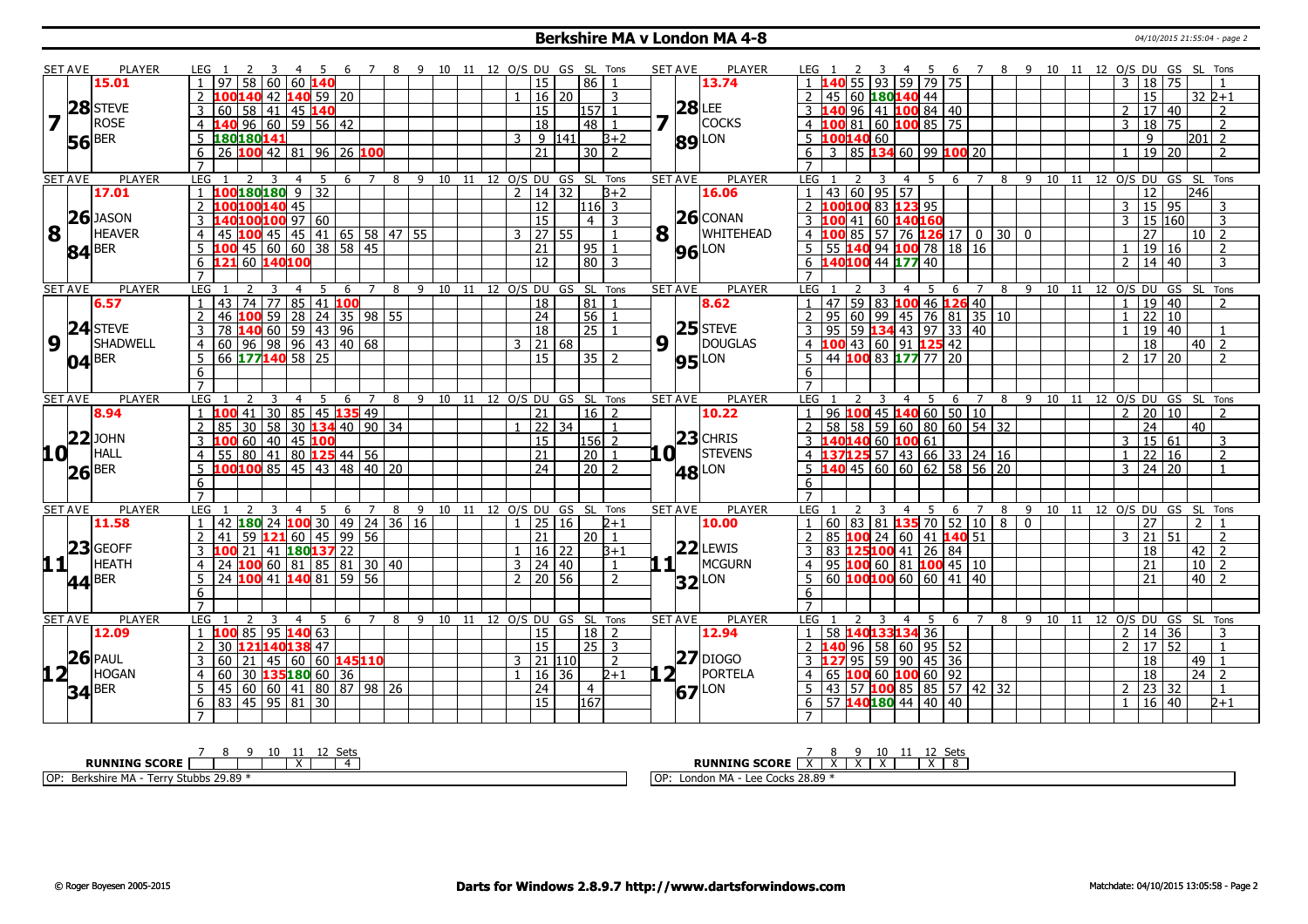# **Berkshire MA**

### **London MA**

| <b>PLAYER</b>         |  | lw/Llwonllost | <b>AVE</b> | <b>TAVE</b> | <b>POINTS DARTS TONS TON+1180</b> |       |      |      |    | <b>TONS</b> | <b>PLAYER</b>           |   |    | W/L WON LOST | <b>AVE</b> | <b>TAVE</b> | <b>POINTS DARTS TONS TON+180</b> |                 |    |  | <b>TONS</b> |
|-----------------------|--|---------------|------------|-------------|-----------------------------------|-------|------|------|----|-------------|-------------------------|---|----|--------------|------------|-------------|----------------------------------|-----------------|----|--|-------------|
| Kevan Merritt         |  |               | 24.60      | 11.21'      | 3223                              | 131   |      |      |    | $9 + 1$     | <b>Tommy Sanwell</b>    |   |    |              | 25.4       | 16.25       | 3431                             | 135             |    |  | 13+1        |
| <b>Paul Snowsill</b>  |  |               | 25.93      | 13.55       | 2775                              | 107   | 10 I |      |    | $12 + 0$    | <b>Graham Rackstraw</b> |   |    |              | 24.25      | 8.00        | 2522                             | 104             |    |  | $6 + 1$     |
| Daniel Woodcraft      |  |               | 22.48      | 5.27        | 1551                              | 69    |      |      |    | $4 + 0$     | <b>Reece Robinson</b>   |   |    |              | 28.63      | 10.11       | 2004                             | 70 I            |    |  | $8+0$       |
| <b>Paul Croucher</b>  |  |               | 25.56      | 15.50       | 2812                              | 110   |      |      |    | $12 + 2$    | <b>Nicky Turner</b>     |   |    |              | 24.90      | 11.81       | 2614                             | 105             |    |  | $10 + 0$    |
| Terry Stubbs          |  |               | 29.89      | 10.79       | 2451                              | 82    |      |      |    | $9 + C$     | <b>Steven Ferguson</b>  |   |    |              | 26.23      | 9.28        | 2203                             | 84              |    |  | $7 + 1$     |
| <b>Kevin Morley</b>   |  |               | 25.04      | 8.42        | 1728                              | 69    |      |      |    | $7 + 0$     | Gene Hill               |   |    |              | 27.45      | 11.64       | 2004                             | 73 I            |    |  | $9 + 2$     |
| <b>Steve Rose</b>     |  |               | 28.56      | 15.01       | 2685                              | 94    |      |      |    | $11+2$      | <b>Lee Cocks</b>        |   |    |              | 28.89      | 13.74       | 2773                             | 96 <sub>1</sub> |    |  | $11 + 1$    |
| Jason Heaver          |  |               | 26.84      | 17.01       | 2711                              | 101   |      |      |    | $14 + 2$    | <b>Conan Whitehead</b>  |   |    |              | 26.96      | 16.06       | 2750                             | 102             |    |  | 13+0        |
| <b>Steve Shadwell</b> |  |               | 24.04      | 6.57        | 2308                              | 96    |      |      |    | $5+0$       | <b>Steve Douglas</b>    | w |    |              | 25.95      | 8.62        | 2465                             | 95 <sub>1</sub> |    |  |             |
| John Hall             |  |               | 22.26      | 8.94        | 2293                              | 103   |      |      |    | $8 + 6$     | <b>Chris Stevens</b>    |   |    |              | 23.48      | 10.22       | 2465                             | 105             |    |  | $8 + 0$     |
| Geoff Heath           |  |               | 23.44      | 11.58       | 2485                              | 106   |      |      |    | $9 + 2$     | <b>Lewis McGurn</b>     |   |    |              | 22.32      | 10.00       | 2411                             | 108             |    |  | $9 + 0$     |
| Paul Hogan            |  |               | 26.34      | 12.09       | 2792                              | 106   |      |      |    | $9+1$       | Diogo Portela           | w |    |              | 27.67      | 12.94       | 2933                             | 106             |    |  | $10 + 1$    |
| <b>TOTALS</b>         |  | 38            | 25.40      |             | 29814                             | 11741 | 69   | 30 I | 10 | $109 + 101$ | <b>TOTALS</b>           |   | 38 |              | 25.85      |             | 30575                            | 1183            | 69 |  | $111+7$     |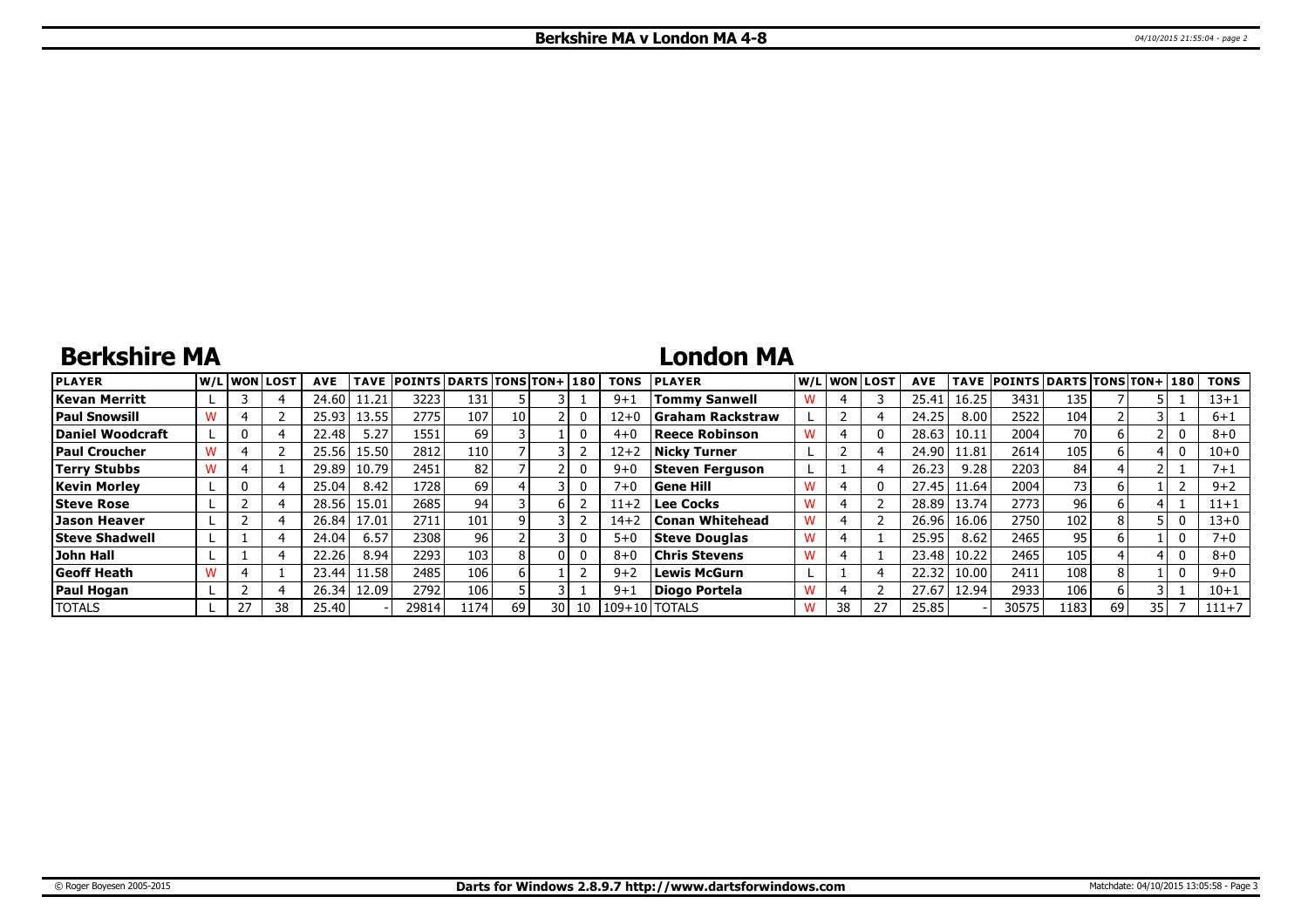### **Berkshire WA v London WA 2-4** 04/10/2015 21:55:20 - page 1

|                         | SET AVE             | <b>PLAYER</b><br>7 8 9 10 11 12 O/S DU GS SL Tons<br><b>SET AVE</b><br><b>PLAYER</b><br>5 6 7 8 9 10 11 12 O/S DU GS SL Tons<br>LEG 1<br>- 3<br>4 5 6<br>LEG 1<br>3<br>-4<br>$\frac{1}{2}$   23   56<br>60 82 44 65<br>$45 \ 85 \ 41$<br> 43 56<br>$\overline{9}$<br>16<br>9.71<br>$\overline{2}$<br>43<br>24<br>3.68<br>  45   60   77   69   65   18   32<br>38 60 60 24 100 125 43 35 0<br>27<br>$16 \mid 2$<br>26 32<br>  93<br>$2^{\circ}$<br>$20$ <sup>JO</sup><br>$21$ CASEY<br>24<br>3 134 70 90 28 40 92 31<br>4 134 57 60 93 100 57<br>$81 \mid 55 \mid 60$ 100141 0<br>$0 \mid 24$<br>$40$   2<br>$2^{\circ}$<br>26 <sup>1</sup><br>2<br>  14  <br>2<br>1<br><b>ROLLS</b><br>GALLAGHER<br>40 125 41 180 40 50<br>$252+1$<br>3   18   57<br>$\overline{2}$<br>$\overline{18}$<br>$\overline{4}$<br>5<br>$15$ <sup>LON</sup><br>$5\overline{)}$<br>$90$ BER<br>$\overline{6}$<br>6<br>$\overline{7}$<br>$\overline{7}$<br><b>PLAYER</b><br><b>PLAYER</b><br><b>LEG</b><br><b>LEG</b><br>9 10 11 12 0/S DU GS SL Tons<br><b>SET AVE</b><br>10 11 12 O/S DU GS SL Tons<br>$\overline{4}$<br>5<br>6<br>7<br>8<br>3<br>5<br>6<br>8<br>9<br>4<br>7<br>$17$   81   180   60   40   40   2   38<br>81 100 22<br>100600014157<br> 26 38<br>$\boxed{40}$ 2<br>4.20<br>$\mathbf{1}$<br>43<br>2 <sup>1</sup><br>5.71<br>$\mathbf{1}$<br>24<br>1+1<br>2 <b>140</b> 60 60 53 24 43 41 20<br>60<br>83 43 100 41 140 35 16<br>22 16<br>$\overline{24}$<br>$2 \mid 43$<br>$\overline{2}$<br>$ 17 $ DEBS<br><b>18</b> ALLY<br>100 45 131<br>  43   26   61   43   66   85   43   52   32   26   8   16<br>95   60   24<br>$\overline{26}$<br>3 <sup>1</sup><br>34 16<br>$\overline{3}$<br>$\overline{0}$<br>6<br>33<br>14<br>$\overline{z}$<br>$\mathbf{0}$<br>$\Omega$<br>2<br>JUDGE<br><b>WATLING</b><br>$\overline{4}$<br>$\overline{4}$ |                                                                                                                                                                                                                                                                                                                                                                                                                                                                                                                                                                                                                                                                                                                                                                                                                                                       |                                                                         |    |   |                |    |   |                |            |                                                                    |                         |   |                |              |                 |                |                 |                              |   |                |               |                |              |                |                                                                                                                                    |                |                |                 |                 |                |                    |                |                                |                |                |                     |                              |                |                |
|-------------------------|---------------------|-------------------------------------------------------------------------------------------------------------------------------------------------------------------------------------------------------------------------------------------------------------------------------------------------------------------------------------------------------------------------------------------------------------------------------------------------------------------------------------------------------------------------------------------------------------------------------------------------------------------------------------------------------------------------------------------------------------------------------------------------------------------------------------------------------------------------------------------------------------------------------------------------------------------------------------------------------------------------------------------------------------------------------------------------------------------------------------------------------------------------------------------------------------------------------------------------------------------------------------------------------------------------------------------------------------------------------------------------------------------------------------------------------------------------------------------------------------------------------------------------------------------------------------------------------------------------------------------------------------------------------------------------------------------------------------------------------------------------------------------------------------------------------------------------------------------------------------|-------------------------------------------------------------------------------------------------------------------------------------------------------------------------------------------------------------------------------------------------------------------------------------------------------------------------------------------------------------------------------------------------------------------------------------------------------------------------------------------------------------------------------------------------------------------------------------------------------------------------------------------------------------------------------------------------------------------------------------------------------------------------------------------------------------------------------------------------------|-------------------------------------------------------------------------|----|---|----------------|----|---|----------------|------------|--------------------------------------------------------------------|-------------------------|---|----------------|--------------|-----------------|----------------|-----------------|------------------------------|---|----------------|---------------|----------------|--------------|----------------|------------------------------------------------------------------------------------------------------------------------------------|----------------|----------------|-----------------|-----------------|----------------|--------------------|----------------|--------------------------------|----------------|----------------|---------------------|------------------------------|----------------|----------------|
|                         |                     |                                                                                                                                                                                                                                                                                                                                                                                                                                                                                                                                                                                                                                                                                                                                                                                                                                                                                                                                                                                                                                                                                                                                                                                                                                                                                                                                                                                                                                                                                                                                                                                                                                                                                                                                                                                                                                     | $\overline{5}$<br>$\overline{5}$<br>LON<br> 15 <br>$\overline{6}$<br>$\overline{6}$                                                                                                                                                                                                                                                                                                                                                                                                                                                                                                                                                                                                                                                                                                                                                                   |                                                                         |    |   |                |    |   |                |            |                                                                    |                         |   |                |              |                 |                |                 |                              |   |                |               |                |              |                |                                                                                                                                    |                |                |                 |                 |                |                    |                |                                |                |                |                     |                              |                |                |
|                         |                     |                                                                                                                                                                                                                                                                                                                                                                                                                                                                                                                                                                                                                                                                                                                                                                                                                                                                                                                                                                                                                                                                                                                                                                                                                                                                                                                                                                                                                                                                                                                                                                                                                                                                                                                                                                                                                                     |                                                                                                                                                                                                                                                                                                                                                                                                                                                                                                                                                                                                                                                                                                                                                                                                                                                       |                                                                         |    |   |                |    |   |                |            |                                                                    |                         |   |                |              |                 |                |                 |                              |   |                |               |                |              |                |                                                                                                                                    |                |                |                 |                 |                |                    |                |                                |                |                |                     |                              |                |                |
|                         |                     |                                                                                                                                                                                                                                                                                                                                                                                                                                                                                                                                                                                                                                                                                                                                                                                                                                                                                                                                                                                                                                                                                                                                                                                                                                                                                                                                                                                                                                                                                                                                                                                                                                                                                                                                                                                                                                     |                                                                                                                                                                                                                                                                                                                                                                                                                                                                                                                                                                                                                                                                                                                                                                                                                                                       |                                                                         |    |   |                |    |   |                |            |                                                                    |                         |   |                |              |                 |                |                 |                              |   |                |               |                |              |                |                                                                                                                                    |                |                |                 |                 |                |                    |                |                                |                |                |                     |                              |                |                |
| $\mathbf{1}$            |                     |                                                                                                                                                                                                                                                                                                                                                                                                                                                                                                                                                                                                                                                                                                                                                                                                                                                                                                                                                                                                                                                                                                                                                                                                                                                                                                                                                                                                                                                                                                                                                                                                                                                                                                                                                                                                                                     |                                                                                                                                                                                                                                                                                                                                                                                                                                                                                                                                                                                                                                                                                                                                                                                                                                                       |                                                                         |    |   |                |    |   |                |            |                                                                    |                         |   |                |              |                 |                |                 |                              |   |                |               |                |              |                |                                                                                                                                    |                |                |                 |                 |                |                    |                |                                |                |                |                     |                              |                |                |
|                         |                     |                                                                                                                                                                                                                                                                                                                                                                                                                                                                                                                                                                                                                                                                                                                                                                                                                                                                                                                                                                                                                                                                                                                                                                                                                                                                                                                                                                                                                                                                                                                                                                                                                                                                                                                                                                                                                                     |                                                                                                                                                                                                                                                                                                                                                                                                                                                                                                                                                                                                                                                                                                                                                                                                                                                       |                                                                         |    |   |                |    |   |                |            |                                                                    |                         |   |                |              |                 |                |                 |                              |   |                |               |                |              |                |                                                                                                                                    |                |                |                 |                 |                |                    |                |                                |                |                |                     |                              |                |                |
|                         |                     |                                                                                                                                                                                                                                                                                                                                                                                                                                                                                                                                                                                                                                                                                                                                                                                                                                                                                                                                                                                                                                                                                                                                                                                                                                                                                                                                                                                                                                                                                                                                                                                                                                                                                                                                                                                                                                     |                                                                                                                                                                                                                                                                                                                                                                                                                                                                                                                                                                                                                                                                                                                                                                                                                                                       |                                                                         |    |   |                |    |   |                |            |                                                                    |                         |   |                |              |                 |                |                 |                              |   |                |               |                |              |                |                                                                                                                                    |                |                |                 |                 |                |                    |                |                                |                |                |                     |                              |                |                |
|                         |                     |                                                                                                                                                                                                                                                                                                                                                                                                                                                                                                                                                                                                                                                                                                                                                                                                                                                                                                                                                                                                                                                                                                                                                                                                                                                                                                                                                                                                                                                                                                                                                                                                                                                                                                                                                                                                                                     |                                                                                                                                                                                                                                                                                                                                                                                                                                                                                                                                                                                                                                                                                                                                                                                                                                                       |                                                                         |    |   |                |    |   |                |            |                                                                    |                         |   |                |              |                 |                |                 |                              |   |                |               |                |              |                |                                                                                                                                    |                |                |                 |                 |                |                    |                |                                |                |                |                     |                              |                |                |
|                         |                     |                                                                                                                                                                                                                                                                                                                                                                                                                                                                                                                                                                                                                                                                                                                                                                                                                                                                                                                                                                                                                                                                                                                                                                                                                                                                                                                                                                                                                                                                                                                                                                                                                                                                                                                                                                                                                                     | $\overline{7}$<br>$\overline{7}$                                                                                                                                                                                                                                                                                                                                                                                                                                                                                                                                                                                                                                                                                                                                                                                                                      |                                                                         |    |   |                |    |   |                |            |                                                                    |                         |   |                |              |                 |                |                 |                              |   |                |               |                |              |                |                                                                                                                                    |                |                |                 |                 |                |                    |                |                                |                |                |                     |                              |                |                |
|                         | <b>SET AVE</b>      |                                                                                                                                                                                                                                                                                                                                                                                                                                                                                                                                                                                                                                                                                                                                                                                                                                                                                                                                                                                                                                                                                                                                                                                                                                                                                                                                                                                                                                                                                                                                                                                                                                                                                                                                                                                                                                     |                                                                                                                                                                                                                                                                                                                                                                                                                                                                                                                                                                                                                                                                                                                                                                                                                                                       |                                                                         |    |   |                |    |   |                |            |                                                                    |                         |   |                |              |                 |                |                 |                              |   |                |               |                |              |                |                                                                                                                                    |                |                |                 |                 |                |                    |                |                                |                |                |                     |                              |                |                |
|                         |                     |                                                                                                                                                                                                                                                                                                                                                                                                                                                                                                                                                                                                                                                                                                                                                                                                                                                                                                                                                                                                                                                                                                                                                                                                                                                                                                                                                                                                                                                                                                                                                                                                                                                                                                                                                                                                                                     |                                                                                                                                                                                                                                                                                                                                                                                                                                                                                                                                                                                                                                                                                                                                                                                                                                                       |                                                                         |    |   |                |    |   |                |            |                                                                    |                         |   |                |              |                 |                |                 |                              |   |                |               |                |              |                |                                                                                                                                    |                |                |                 |                 |                |                    |                |                                |                |                |                     |                              |                |                |
|                         |                     |                                                                                                                                                                                                                                                                                                                                                                                                                                                                                                                                                                                                                                                                                                                                                                                                                                                                                                                                                                                                                                                                                                                                                                                                                                                                                                                                                                                                                                                                                                                                                                                                                                                                                                                                                                                                                                     |                                                                                                                                                                                                                                                                                                                                                                                                                                                                                                                                                                                                                                                                                                                                                                                                                                                       |                                                                         |    |   |                |    |   |                |            |                                                                    |                         |   |                |              |                 |                |                 |                              |   |                |               |                |              |                |                                                                                                                                    |                |                |                 |                 |                |                    |                |                                |                |                |                     |                              |                |                |
|                         |                     |                                                                                                                                                                                                                                                                                                                                                                                                                                                                                                                                                                                                                                                                                                                                                                                                                                                                                                                                                                                                                                                                                                                                                                                                                                                                                                                                                                                                                                                                                                                                                                                                                                                                                                                                                                                                                                     |                                                                                                                                                                                                                                                                                                                                                                                                                                                                                                                                                                                                                                                                                                                                                                                                                                                       |                                                                         |    |   |                |    |   |                |            |                                                                    |                         |   |                |              |                 |                |                 |                              |   |                |               |                |              |                |                                                                                                                                    |                |                |                 |                 |                |                    |                |                                |                |                |                     |                              |                |                |
| $\overline{\mathbf{2}}$ |                     |                                                                                                                                                                                                                                                                                                                                                                                                                                                                                                                                                                                                                                                                                                                                                                                                                                                                                                                                                                                                                                                                                                                                                                                                                                                                                                                                                                                                                                                                                                                                                                                                                                                                                                                                                                                                                                     |                                                                                                                                                                                                                                                                                                                                                                                                                                                                                                                                                                                                                                                                                                                                                                                                                                                       |                                                                         |    |   |                |    |   |                |            |                                                                    |                         |   |                |              |                 |                |                 |                              |   |                |               |                |              |                |                                                                                                                                    |                |                |                 |                 |                |                    |                |                                |                |                |                     |                              |                |                |
|                         |                     | $33$ <sup>BER</sup>                                                                                                                                                                                                                                                                                                                                                                                                                                                                                                                                                                                                                                                                                                                                                                                                                                                                                                                                                                                                                                                                                                                                                                                                                                                                                                                                                                                                                                                                                                                                                                                                                                                                                                                                                                                                                 |                                                                                                                                                                                                                                                                                                                                                                                                                                                                                                                                                                                                                                                                                                                                                                                                                                                       |                                                                         |    |   |                |    |   |                |            |                                                                    |                         |   |                |              |                 |                |                 |                              |   |                |               |                |              |                |                                                                                                                                    |                |                |                 |                 |                |                    |                |                                |                |                |                     |                              |                |                |
|                         |                     |                                                                                                                                                                                                                                                                                                                                                                                                                                                                                                                                                                                                                                                                                                                                                                                                                                                                                                                                                                                                                                                                                                                                                                                                                                                                                                                                                                                                                                                                                                                                                                                                                                                                                                                                                                                                                                     |                                                                                                                                                                                                                                                                                                                                                                                                                                                                                                                                                                                                                                                                                                                                                                                                                                                       |                                                                         |    |   |                |    |   |                |            |                                                                    |                         |   |                |              |                 |                |                 |                              |   |                |               |                |              |                |                                                                                                                                    |                |                |                 |                 |                |                    |                |                                |                |                |                     |                              |                |                |
|                         |                     |                                                                                                                                                                                                                                                                                                                                                                                                                                                                                                                                                                                                                                                                                                                                                                                                                                                                                                                                                                                                                                                                                                                                                                                                                                                                                                                                                                                                                                                                                                                                                                                                                                                                                                                                                                                                                                     |                                                                                                                                                                                                                                                                                                                                                                                                                                                                                                                                                                                                                                                                                                                                                                                                                                                       |                                                                         |    |   |                |    |   |                |            |                                                                    |                         |   |                |              |                 |                |                 |                              |   |                |               |                |              |                |                                                                                                                                    |                |                |                 |                 |                |                    |                |                                |                |                |                     |                              |                |                |
|                         | <b>SET AVE</b>      | <b>PLAYER</b>                                                                                                                                                                                                                                                                                                                                                                                                                                                                                                                                                                                                                                                                                                                                                                                                                                                                                                                                                                                                                                                                                                                                                                                                                                                                                                                                                                                                                                                                                                                                                                                                                                                                                                                                                                                                                       | <b>LEG</b><br><u>LEG 1 2 3 4 5 6 7 8 9 10 11 12 0/5 DU GS SL Tons</u><br>1 33 24 60 45 83 82 70 40 32       27   32  <br><b>SET AVE</b><br>PLAYER<br><b>LEG</b><br>9 10 11 12 O/S DU GS SL Tons<br>2<br>$\overline{4}$<br>$5\overline{}$<br>$6\overline{}$<br>$\overline{7}$<br>8<br>3<br>$5 \mid 100100 \mid 40 \mid 55 \mid 46$<br>$\frac{45}{44}$<br>$\overline{43}$<br>41<br>$\overline{29}$<br>$\overline{46}$<br>26<br>$\overline{2}$<br>$\mathcal{D}$<br>$\overline{1}$<br>5.40<br>$\overline{2}$<br>$100$ 60 28 38 32 36 14<br>$2   68   26   66   40   60   66   85   80   0   0   0   0$<br>3   39   10<br>$\overline{36}$<br>41<br>55<br>45<br>$8 \mid 1$<br>$\mathbf{0}$<br>$16$ TAMMY<br>$\overline{\mathbf{3}}$<br>3   85   37   65   24   26   92   37<br>$141$ 60 92 40<br>21<br>140 81<br>$ 40\rangle$<br>$2 \mid 23 \mid 40$<br>135 |                                                                         |    |   |                |    |   |                |            |                                                                    |                         |   |                |              |                 |                |                 |                              |   |                |               |                |              |                |                                                                                                                                    |                |                |                 |                 |                |                    |                |                                |                |                |                     |                              |                |                |
|                         |                     |                                                                                                                                                                                                                                                                                                                                                                                                                                                                                                                                                                                                                                                                                                                                                                                                                                                                                                                                                                                                                                                                                                                                                                                                                                                                                                                                                                                                                                                                                                                                                                                                                                                                                                                                                                                                                                     |                                                                                                                                                                                                                                                                                                                                                                                                                                                                                                                                                                                                                                                                                                                                                                                                                                                       |                                                                         |    |   |                |    |   |                |            |                                                                    |                         |   |                |              |                 |                |                 |                              |   |                |               |                |              |                |                                                                                                                                    |                |                |                 |                 |                |                    |                |                                |                |                |                     |                              |                |                |
|                         |                     |                                                                                                                                                                                                                                                                                                                                                                                                                                                                                                                                                                                                                                                                                                                                                                                                                                                                                                                                                                                                                                                                                                                                                                                                                                                                                                                                                                                                                                                                                                                                                                                                                                                                                                                                                                                                                                     |                                                                                                                                                                                                                                                                                                                                                                                                                                                                                                                                                                                                                                                                                                                                                                                                                                                       |                                                                         |    |   |                |    |   |                |            |                                                                    |                         |   |                |              |                 |                |                 |                              |   |                |               |                |              |                |                                                                                                                                    |                |                |                 |                 |                |                    |                |                                |                |                |                     |                              |                |                |
|                         |                     | $14$ DEBBIE                                                                                                                                                                                                                                                                                                                                                                                                                                                                                                                                                                                                                                                                                                                                                                                                                                                                                                                                                                                                                                                                                                                                                                                                                                                                                                                                                                                                                                                                                                                                                                                                                                                                                                                                                                                                                         |                                                                                                                                                                                                                                                                                                                                                                                                                                                                                                                                                                                                                                                                                                                                                                                                                                                       |                                                                         |    |   |                |    |   |                |            |                                                                    |                         |   |                |              |                 |                |                 |                              |   |                |               |                |              |                |                                                                                                                                    |                |                |                 |                 |                |                    |                |                                |                |                |                     |                              |                |                |
| 3                       |                     | <b>CONNORS</b>                                                                                                                                                                                                                                                                                                                                                                                                                                                                                                                                                                                                                                                                                                                                                                                                                                                                                                                                                                                                                                                                                                                                                                                                                                                                                                                                                                                                                                                                                                                                                                                                                                                                                                                                                                                                                      | $\overline{4}$                                                                                                                                                                                                                                                                                                                                                                                                                                                                                                                                                                                                                                                                                                                                                                                                                                        | 55 71 40 41 85 28 26 81 54 18 0                                         |    |   |                |    |   |                |            |                                                                    |                         |   | $\mathbf{0}$   |              | $\overline{36}$ |                | $\overline{2}$  |                              | 3 | $\mathbf{I}$   | MACKENZIE     | $\overline{4}$ | $24 \mid 41$ |                | l 45                                                                                                                               | 25             |                |                 |                 |                |                    |                | <b>100</b> 81 45 40 46 22 0 32 |                | $\overline{3}$ | 36 32               |                              |                |                |
|                         | $92$ <sup>BER</sup> |                                                                                                                                                                                                                                                                                                                                                                                                                                                                                                                                                                                                                                                                                                                                                                                                                                                                                                                                                                                                                                                                                                                                                                                                                                                                                                                                                                                                                                                                                                                                                                                                                                                                                                                                                                                                                                     | 5                                                                                                                                                                                                                                                                                                                                                                                                                                                                                                                                                                                                                                                                                                                                                                                                                                                     |                                                                         |    |   |                |    |   |                |            |                                                                    |                         |   |                |              |                 |                |                 |                              |   | 10             | LON           | $\overline{5}$ |              |                |                                                                                                                                    |                |                |                 |                 |                |                    |                |                                |                |                |                     |                              |                |                |
|                         |                     |                                                                                                                                                                                                                                                                                                                                                                                                                                                                                                                                                                                                                                                                                                                                                                                                                                                                                                                                                                                                                                                                                                                                                                                                                                                                                                                                                                                                                                                                                                                                                                                                                                                                                                                                                                                                                                     | $6\overline{6}$                                                                                                                                                                                                                                                                                                                                                                                                                                                                                                                                                                                                                                                                                                                                                                                                                                       |                                                                         |    |   |                |    |   |                |            |                                                                    |                         |   |                |              |                 |                |                 |                              |   |                |               | 6              |              |                |                                                                                                                                    |                |                |                 |                 |                |                    |                |                                |                |                |                     |                              |                |                |
|                         |                     |                                                                                                                                                                                                                                                                                                                                                                                                                                                                                                                                                                                                                                                                                                                                                                                                                                                                                                                                                                                                                                                                                                                                                                                                                                                                                                                                                                                                                                                                                                                                                                                                                                                                                                                                                                                                                                     | $\overline{7}$                                                                                                                                                                                                                                                                                                                                                                                                                                                                                                                                                                                                                                                                                                                                                                                                                                        |                                                                         |    |   |                |    |   |                |            |                                                                    |                         |   |                |              |                 |                |                 |                              |   |                |               |                |              |                |                                                                                                                                    |                |                |                 |                 |                |                    |                |                                |                |                |                     |                              |                |                |
|                         | <b>SET AVE</b>      | <b>PLAYER</b>                                                                                                                                                                                                                                                                                                                                                                                                                                                                                                                                                                                                                                                                                                                                                                                                                                                                                                                                                                                                                                                                                                                                                                                                                                                                                                                                                                                                                                                                                                                                                                                                                                                                                                                                                                                                                       | LEG                                                                                                                                                                                                                                                                                                                                                                                                                                                                                                                                                                                                                                                                                                                                                                                                                                                   |                                                                         |    |   | $\overline{4}$ | 5  | 6 | $7^{\circ}$    | 8          |                                                                    |                         |   |                |              |                 |                |                 | 9 10 11 12 O/S DU GS SL Tons |   | <b>SET AVE</b> | <b>PLAYER</b> | <b>LEG</b>     |              |                | $\overline{3}$                                                                                                                     | $\overline{4}$ | $\overline{5}$ | $6\overline{}$  | $7\overline{ }$ | 8              | $\overline{9}$     |                |                                |                |                |                     | 10 11 12 0/S DU GS SL Tons   |                |                |
|                         |                     | 2.00                                                                                                                                                                                                                                                                                                                                                                                                                                                                                                                                                                                                                                                                                                                                                                                                                                                                                                                                                                                                                                                                                                                                                                                                                                                                                                                                                                                                                                                                                                                                                                                                                                                                                                                                                                                                                                | $\mathbf{1}$                                                                                                                                                                                                                                                                                                                                                                                                                                                                                                                                                                                                                                                                                                                                                                                                                                          | 60 l                                                                    |    |   |                |    |   |                |            | 30 95 45 30 13 45 45 81                                            |                         |   |                |              | 27              |                | 57              |                              |   |                | 6.75          | $\overline{1}$ |              |                | 45 60 45 60 28 87 41 95 40                                                                                                         |                |                |                 |                 |                |                    |                |                                |                |                | 25 40               |                              |                |                |
|                         |                     |                                                                                                                                                                                                                                                                                                                                                                                                                                                                                                                                                                                                                                                                                                                                                                                                                                                                                                                                                                                                                                                                                                                                                                                                                                                                                                                                                                                                                                                                                                                                                                                                                                                                                                                                                                                                                                     | 2                                                                                                                                                                                                                                                                                                                                                                                                                                                                                                                                                                                                                                                                                                                                                                                                                                                     | 80                                                                      |    |   |                |    |   |                |            | 60 37 41 41 60 41 45 48 32 11 0                                    |                         |   |                |              | 43              | $\overline{2}$ |                 |                              |   |                |               | $\overline{2}$ |              |                |                                                                                                                                    |                |                |                 | $\overline{33}$ | 12             | $\overline{2}$     | $\overline{0}$ | $\Omega$                       | $\Omega$       |                | 45                  |                              | 2 <sup>1</sup> | $\overline{2}$ |
|                         |                     | $15$ LOUISE                                                                                                                                                                                                                                                                                                                                                                                                                                                                                                                                                                                                                                                                                                                                                                                                                                                                                                                                                                                                                                                                                                                                                                                                                                                                                                                                                                                                                                                                                                                                                                                                                                                                                                                                                                                                                         |                                                                                                                                                                                                                                                                                                                                                                                                                                                                                                                                                                                                                                                                                                                                                                                                                                                       |                                                                         |    |   |                |    |   |                |            |                                                                    |                         |   |                |              | $\overline{30}$ |                | 14              |                              |   |                | $15$ LEANNE   | $\overline{3}$ |              |                | 60 135 60 60 100 37                                                                                                                |                |                |                 | $\overline{0}$  |                | $\frac{1}{6}$ 10 4 |                |                                |                |                | 2 29 4              |                              |                | $\mathbf{1}$   |
| 4 1                     |                     | GRANNELL                                                                                                                                                                                                                                                                                                                                                                                                                                                                                                                                                                                                                                                                                                                                                                                                                                                                                                                                                                                                                                                                                                                                                                                                                                                                                                                                                                                                                                                                                                                                                                                                                                                                                                                                                                                                                            |                                                                                                                                                                                                                                                                                                                                                                                                                                                                                                                                                                                                                                                                                                                                                                                                                                                       | $4 \overline{\smash{)}\ 41}$ $\overline{\smash{)}\ 400}$ 60 60 60 45 30 |    |   |                |    |   |                |            |                                                                    |                         |   |                |              | 24              |                | 60              |                              | 4 | $\mathbf{L}$   | <b>TOPPER</b> |                |              |                | 4 100 60 100 45 44 100 32                                                                                                          |                |                |                 |                 | 10             | 10                 |                |                                |                |                | 3   27   10         |                              |                | $\overline{3}$ |
|                         |                     | $10^{BER}$                                                                                                                                                                                                                                                                                                                                                                                                                                                                                                                                                                                                                                                                                                                                                                                                                                                                                                                                                                                                                                                                                                                                                                                                                                                                                                                                                                                                                                                                                                                                                                                                                                                                                                                                                                                                                          | 5                                                                                                                                                                                                                                                                                                                                                                                                                                                                                                                                                                                                                                                                                                                                                                                                                                                     |                                                                         |    |   |                |    |   |                |            |                                                                    |                         |   |                |              |                 |                |                 |                              |   |                | <b>89 LON</b> | 5              |              |                |                                                                                                                                    |                |                |                 |                 |                |                    |                |                                |                |                |                     |                              |                |                |
|                         |                     |                                                                                                                                                                                                                                                                                                                                                                                                                                                                                                                                                                                                                                                                                                                                                                                                                                                                                                                                                                                                                                                                                                                                                                                                                                                                                                                                                                                                                                                                                                                                                                                                                                                                                                                                                                                                                                     | 6                                                                                                                                                                                                                                                                                                                                                                                                                                                                                                                                                                                                                                                                                                                                                                                                                                                     |                                                                         |    |   |                |    |   |                |            |                                                                    |                         |   |                |              |                 |                |                 |                              |   |                |               | 6              |              |                |                                                                                                                                    |                |                |                 |                 |                |                    |                |                                |                |                |                     |                              |                |                |
|                         |                     |                                                                                                                                                                                                                                                                                                                                                                                                                                                                                                                                                                                                                                                                                                                                                                                                                                                                                                                                                                                                                                                                                                                                                                                                                                                                                                                                                                                                                                                                                                                                                                                                                                                                                                                                                                                                                                     | $\overline{7}$                                                                                                                                                                                                                                                                                                                                                                                                                                                                                                                                                                                                                                                                                                                                                                                                                                        |                                                                         |    |   |                |    |   |                |            |                                                                    |                         |   |                |              |                 |                |                 |                              |   |                |               | $\overline{7}$ |              |                |                                                                                                                                    |                |                |                 |                 |                |                    |                |                                |                |                |                     |                              |                |                |
|                         | <b>SET AVE</b>      | <b>PLAYER</b>                                                                                                                                                                                                                                                                                                                                                                                                                                                                                                                                                                                                                                                                                                                                                                                                                                                                                                                                                                                                                                                                                                                                                                                                                                                                                                                                                                                                                                                                                                                                                                                                                                                                                                                                                                                                                       | <b>LEG</b>                                                                                                                                                                                                                                                                                                                                                                                                                                                                                                                                                                                                                                                                                                                                                                                                                                            |                                                                         |    |   | $\overline{4}$ | 5  | 6 |                | $7 \t 8$   |                                                                    | 9 10 11 12 0/S DU GS SL |   |                |              |                 |                |                 | Tons                         |   | <b>SET AVE</b> | <b>PLAYER</b> | LEG            |              |                | 3                                                                                                                                  | $\overline{4}$ | $\overline{5}$ | 6               | $7 \t 8$        |                |                    |                |                                |                |                |                     | 9 10 11 12 0/S DU GS SL Tons |                |                |
|                         |                     |                                                                                                                                                                                                                                                                                                                                                                                                                                                                                                                                                                                                                                                                                                                                                                                                                                                                                                                                                                                                                                                                                                                                                                                                                                                                                                                                                                                                                                                                                                                                                                                                                                                                                                                                                                                                                                     |                                                                                                                                                                                                                                                                                                                                                                                                                                                                                                                                                                                                                                                                                                                                                                                                                                                       | 1 50 40 55 40 30 81 60 43                                               |    |   |                |    |   |                |            |                                                                    |                         |   |                |              | 24              |                | 102             |                              |   |                | 4.25          | 1              |              |                |                                                                                                                                    |                |                |                 |                 |                |                    |                |                                |                |                | $3 \mid 27 \mid 35$ |                              |                | $\mathbf{1}$   |
|                         |                     |                                                                                                                                                                                                                                                                                                                                                                                                                                                                                                                                                                                                                                                                                                                                                                                                                                                                                                                                                                                                                                                                                                                                                                                                                                                                                                                                                                                                                                                                                                                                                                                                                                                                                                                                                                                                                                     | $\overline{2}$                                                                                                                                                                                                                                                                                                                                                                                                                                                                                                                                                                                                                                                                                                                                                                                                                                        | 15                                                                      |    |   |                |    |   |                |            | $9 \mid 17 \mid 41 \mid 60 \mid 40 \mid 30 \mid 26 \mid 83 \mid 0$ |                         |   |                |              | 30              |                | 180             |                              |   |                |               | $\overline{2}$ |              |                | 66   <b>100</b> 78   60   59   40   24   39   35   <sup>11</sup><br>  46   <b>100</b> 30   57   41   <b>125</b>   5   37   20   40 |                |                |                 |                 |                |                    |                |                                |                | $\overline{3}$ | 30 40               |                              |                | $\overline{2}$ |
|                         |                     | $14$ DEBBIE                                                                                                                                                                                                                                                                                                                                                                                                                                                                                                                                                                                                                                                                                                                                                                                                                                                                                                                                                                                                                                                                                                                                                                                                                                                                                                                                                                                                                                                                                                                                                                                                                                                                                                                                                                                                                         |                                                                                                                                                                                                                                                                                                                                                                                                                                                                                                                                                                                                                                                                                                                                                                                                                                                       | $3   30   66   45   26   43   40   43   85   97$                        |    |   |                |    |   |                |            |                                                                    |                         |   |                |              | 27              |                | $\overline{26}$ |                              |   |                | $ 17 $ STEPH  |                |              |                | 3 100 70 45 60 48 60 52 26 20 20                                                                                                   |                |                |                 |                 |                |                    |                |                                |                |                | $1 \ 28 \ 20$       |                              |                | $\overline{1}$ |
| 5                       |                     | <b>SHADWELL</b>                                                                                                                                                                                                                                                                                                                                                                                                                                                                                                                                                                                                                                                                                                                                                                                                                                                                                                                                                                                                                                                                                                                                                                                                                                                                                                                                                                                                                                                                                                                                                                                                                                                                                                                                                                                                                     | $\overline{4}$                                                                                                                                                                                                                                                                                                                                                                                                                                                                                                                                                                                                                                                                                                                                                                                                                                        |                                                                         |    |   |                |    |   |                |            |                                                                    |                         |   |                |              |                 |                |                 |                              | 5 |                | STUTLEY       | $\overline{4}$ |              |                |                                                                                                                                    |                |                |                 |                 |                |                    |                |                                |                |                |                     |                              |                |                |
|                         |                     |                                                                                                                                                                                                                                                                                                                                                                                                                                                                                                                                                                                                                                                                                                                                                                                                                                                                                                                                                                                                                                                                                                                                                                                                                                                                                                                                                                                                                                                                                                                                                                                                                                                                                                                                                                                                                                     | $\overline{5}$                                                                                                                                                                                                                                                                                                                                                                                                                                                                                                                                                                                                                                                                                                                                                                                                                                        |                                                                         |    |   |                |    |   |                |            |                                                                    |                         |   |                |              |                 |                |                 |                              |   |                |               | 5 <sup>2</sup> |              |                |                                                                                                                                    |                |                |                 |                 |                |                    |                |                                |                |                |                     |                              |                |                |
|                         | $75$ <sup>BER</sup> |                                                                                                                                                                                                                                                                                                                                                                                                                                                                                                                                                                                                                                                                                                                                                                                                                                                                                                                                                                                                                                                                                                                                                                                                                                                                                                                                                                                                                                                                                                                                                                                                                                                                                                                                                                                                                                     |                                                                                                                                                                                                                                                                                                                                                                                                                                                                                                                                                                                                                                                                                                                                                                                                                                                       |                                                                         |    |   |                |    |   |                |            |                                                                    |                         |   |                |              |                 |                |                 |                              |   | 68             | LON           |                |              |                |                                                                                                                                    |                |                |                 |                 |                |                    |                |                                |                |                |                     |                              |                |                |
|                         |                     |                                                                                                                                                                                                                                                                                                                                                                                                                                                                                                                                                                                                                                                                                                                                                                                                                                                                                                                                                                                                                                                                                                                                                                                                                                                                                                                                                                                                                                                                                                                                                                                                                                                                                                                                                                                                                                     | 6                                                                                                                                                                                                                                                                                                                                                                                                                                                                                                                                                                                                                                                                                                                                                                                                                                                     |                                                                         |    |   |                |    |   |                |            |                                                                    |                         |   |                |              |                 |                |                 |                              |   |                |               | 6              |              |                |                                                                                                                                    |                |                |                 |                 |                |                    |                |                                |                |                |                     |                              |                |                |
|                         |                     |                                                                                                                                                                                                                                                                                                                                                                                                                                                                                                                                                                                                                                                                                                                                                                                                                                                                                                                                                                                                                                                                                                                                                                                                                                                                                                                                                                                                                                                                                                                                                                                                                                                                                                                                                                                                                                     | $\overline{7}$                                                                                                                                                                                                                                                                                                                                                                                                                                                                                                                                                                                                                                                                                                                                                                                                                                        |                                                                         |    |   |                |    |   |                |            |                                                                    |                         |   |                |              |                 |                |                 |                              |   |                |               |                |              |                |                                                                                                                                    |                |                |                 |                 |                |                    |                |                                |                |                |                     |                              |                |                |
|                         | <b>SET AVE</b>      | <b>PLAYER</b>                                                                                                                                                                                                                                                                                                                                                                                                                                                                                                                                                                                                                                                                                                                                                                                                                                                                                                                                                                                                                                                                                                                                                                                                                                                                                                                                                                                                                                                                                                                                                                                                                                                                                                                                                                                                                       | LEG                                                                                                                                                                                                                                                                                                                                                                                                                                                                                                                                                                                                                                                                                                                                                                                                                                                   |                                                                         |    | 3 | $\overline{4}$ | 5  | 6 | $\overline{7}$ |            | 8 9 10 11 12 0/S DU GS SL Tons                                     |                         |   |                |              |                 |                |                 |                              |   | <b>SET AVE</b> | <b>PLAYER</b> | LEG            |              | $\overline{2}$ | 3<br>$1$ 100 17 30 40 41 60 85 80 40                                                                                               | $\overline{4}$ | 5              | 6               | $\overline{7}$  | $\overline{8}$ | $-9$               | 10 11          |                                |                |                |                     | 12 O/S DU GS SL Tons         |                |                |
|                         |                     | 5.80                                                                                                                                                                                                                                                                                                                                                                                                                                                                                                                                                                                                                                                                                                                                                                                                                                                                                                                                                                                                                                                                                                                                                                                                                                                                                                                                                                                                                                                                                                                                                                                                                                                                                                                                                                                                                                | $\blacksquare$                                                                                                                                                                                                                                                                                                                                                                                                                                                                                                                                                                                                                                                                                                                                                                                                                                        | 30 100 45 21 41 41 22 59 21 28 43 30                                    |    |   |                |    |   |                |            |                                                                    |                         |   |                | $\mathbf{1}$ | 40 20           |                |                 |                              |   |                | 5.05          |                |              |                |                                                                                                                                    |                |                |                 |                 |                |                    | $\boxed{0}$    | $\overline{0}$                 | $\overline{4}$ |                | $\overline{39}$     |                              | $\overline{4}$ |                |
|                         |                     | $15$ LISA                                                                                                                                                                                                                                                                                                                                                                                                                                                                                                                                                                                                                                                                                                                                                                                                                                                                                                                                                                                                                                                                                                                                                                                                                                                                                                                                                                                                                                                                                                                                                                                                                                                                                                                                                                                                                           | 2                                                                                                                                                                                                                                                                                                                                                                                                                                                                                                                                                                                                                                                                                                                                                                                                                                                     | <mark>100</mark> 45   45   26   45   28   84   26   62                  |    |   |                |    |   |                |            |                                                                    |                         |   |                |              | 27              |                | <u>40   1</u>   |                              |   |                | <b>15</b> SU  |                |              |                | 60 41 60 44 72 57                                                                                                                  |                |                |                 |                 |                | $0$ 20             |                |                                |                |                | 28 20               |                              |                |                |
|                         |                     |                                                                                                                                                                                                                                                                                                                                                                                                                                                                                                                                                                                                                                                                                                                                                                                                                                                                                                                                                                                                                                                                                                                                                                                                                                                                                                                                                                                                                                                                                                                                                                                                                                                                                                                                                                                                                                     |                                                                                                                                                                                                                                                                                                                                                                                                                                                                                                                                                                                                                                                                                                                                                                                                                                                       |                                                                         | 26 |   |                |    |   |                |            | <b>100</b> 60 41 81 41 30 42 3 18                                  |                         |   |                |              | 33              |                | $18$   1        |                              |   |                |               | 3              |              |                | 36 60 40 54 28 180 29 34 26 0 14                                                                                                   |                |                |                 |                 |                |                    |                |                                |                |                | $31$ 14             |                              |                | $1+1$          |
| 6                       |                     | <b>WEBB</b>                                                                                                                                                                                                                                                                                                                                                                                                                                                                                                                                                                                                                                                                                                                                                                                                                                                                                                                                                                                                                                                                                                                                                                                                                                                                                                                                                                                                                                                                                                                                                                                                                                                                                                                                                                                                                         |                                                                                                                                                                                                                                                                                                                                                                                                                                                                                                                                                                                                                                                                                                                                                                                                                                                       | 4 140 45 45 41 95 80 49 6                                               |    |   |                |    |   |                |            |                                                                    |                         |   |                |              | $\overline{23}$ | 6              |                 |                              | 6 |                | HOLT          | $\overline{4}$ |              |                |                                                                                                                                    |                |                |                 |                 |                |                    |                |                                |                |                | $\overline{24}$     |                              | 127            | $\overline{1}$ |
|                         | $59$ <sup>BER</sup> |                                                                                                                                                                                                                                                                                                                                                                                                                                                                                                                                                                                                                                                                                                                                                                                                                                                                                                                                                                                                                                                                                                                                                                                                                                                                                                                                                                                                                                                                                                                                                                                                                                                                                                                                                                                                                                     | 5 <sup>1</sup>                                                                                                                                                                                                                                                                                                                                                                                                                                                                                                                                                                                                                                                                                                                                                                                                                                        | 45 45 60 140                                                            |    |   |                | 85 |   |                | $66$ 20 30 | $\overline{0}$                                                     | $\overline{0}$          | 8 | $\overline{2}$ | $\mathbf{1}$ | $\overline{34}$ | $\overline{2}$ |                 |                              |   |                | $ 26 $ LON    | 5              | 81           | 45             | 26                                                                                                                                 | 60             | 60             | $\overline{25}$ | 41              |                | $97$ 30 18 10      |                |                                |                |                | $\overline{33}$     |                              | 8              |                |
|                         |                     |                                                                                                                                                                                                                                                                                                                                                                                                                                                                                                                                                                                                                                                                                                                                                                                                                                                                                                                                                                                                                                                                                                                                                                                                                                                                                                                                                                                                                                                                                                                                                                                                                                                                                                                                                                                                                                     | 6                                                                                                                                                                                                                                                                                                                                                                                                                                                                                                                                                                                                                                                                                                                                                                                                                                                     |                                                                         |    |   |                |    |   |                |            |                                                                    |                         |   |                |              |                 |                |                 |                              |   |                |               | 6              |              |                |                                                                                                                                    |                |                |                 |                 |                |                    |                |                                |                |                |                     |                              |                |                |
|                         |                     |                                                                                                                                                                                                                                                                                                                                                                                                                                                                                                                                                                                                                                                                                                                                                                                                                                                                                                                                                                                                                                                                                                                                                                                                                                                                                                                                                                                                                                                                                                                                                                                                                                                                                                                                                                                                                                     | $\overline{7}$                                                                                                                                                                                                                                                                                                                                                                                                                                                                                                                                                                                                                                                                                                                                                                                                                                        |                                                                         |    |   |                |    |   |                |            |                                                                    |                         |   |                |              |                 |                |                 |                              |   |                |               |                |              |                |                                                                                                                                    |                |                |                 |                 |                |                    |                |                                |                |                |                     |                              |                |                |
|                         |                     |                                                                                                                                                                                                                                                                                                                                                                                                                                                                                                                                                                                                                                                                                                                                                                                                                                                                                                                                                                                                                                                                                                                                                                                                                                                                                                                                                                                                                                                                                                                                                                                                                                                                                                                                                                                                                                     |                                                                                                                                                                                                                                                                                                                                                                                                                                                                                                                                                                                                                                                                                                                                                                                                                                                       |                                                                         |    |   |                |    |   |                |            |                                                                    |                         |   |                |              |                 |                |                 |                              |   |                |               | $\overline{7}$ |              |                |                                                                                                                                    |                |                |                 |                 |                |                    |                |                                |                |                |                     |                              |                |                |

| זמר<br>$\sim$                                                                   | חם ~                                                                      |
|---------------------------------------------------------------------------------|---------------------------------------------------------------------------|
| <b>RUNNING SCORE</b>                                                            | <b>RUNNING SCORE</b>                                                      |
| $\sim$ $\sim$ $\sim$<br>l OP:<br>Berkshire WA<br><b>Rarlu</b><br>. دد.۱۵<br>Juu | Gallagher<br>London WA<br>l OP<br>, asev<br>$\overline{\phantom{a}}$<br>. |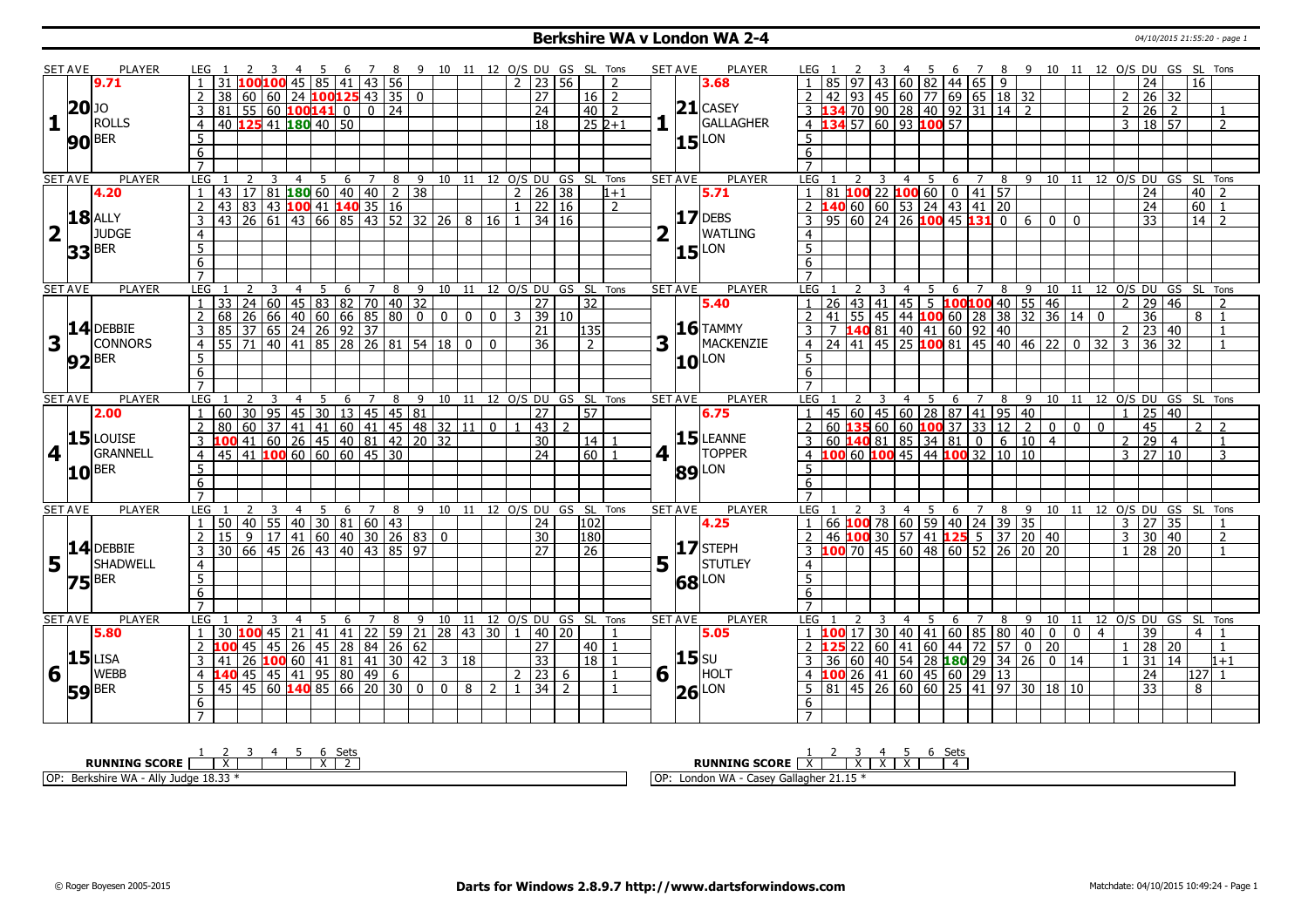# **Berkshire WA**

## **London WA**

| <b>PLAYER</b>   |  | <b>W/LIWONILOST</b> | <b>AVE</b> |      | TAVE  POINTS   DARTS   TONS   TON+   180 |     |  |          | <b>TONS PLAYER</b>     |    | W/L WON LOST | <b>AVE</b> |        | TAVE  POINTS DARTS TONS TON+ 180 |     |    |     | TONS     |
|-----------------|--|---------------------|------------|------|------------------------------------------|-----|--|----------|------------------------|----|--------------|------------|--------|----------------------------------|-----|----|-----|----------|
| Jo Rolls        |  |                     | 20.90      | 9.71 | 1923                                     | 92  |  | 8+1      | <b>Casey Gallagher</b> |    |              |            | 3.68   | 19881                            | 94  |    | υı  | -3411    |
| Ally Judge      |  |                     | 18.33      | 1.20 | 1503                                     | 82  |  | $3+1$    | Debs Watling           |    |              |            | 5.71   | 13891                            | 81  |    |     |          |
| Debbie Connors  |  |                     | 14.92      | 0.00 | 1835                                     | 123 |  | $0+0$    | Tammy Mackenzie        |    |              | 16.10      | ا 40.د | 1996                             | 124 |    |     |          |
| Louise Grannell |  |                     |            | 2.00 | 1873                                     | 124 |  | $2+0$    | Leanne Topper          |    |              | 15.89      | 6.75   | 2002                             | 126 |    |     | $6 + 0$  |
| Debbie Shadwell |  |                     | 75<br>ا 4  | 0.00 | 1195                                     | 81  |  | $0 + 0$  | <b>Steph Stutley</b>   |    |              | 17.68      | l.25   | 1503                             | 85  |    | D L | $4 + 0$  |
| Lisa Webb       |  |                     | 15.59      | 5.80 | 2447                                     | 157 |  | $5 + C$  | <b>Su Holt</b>         |    |              | 15.26      | 5.05   | 2366                             | 155 |    | 01. | $4 + 1$  |
| <b>TOTALS</b>   |  | 14                  | 16.35      |      | 10776                                    | 659 |  | $18 + 2$ | <b>ITOTALS</b>         | 14 |              | 16.91      |        | 11244                            | 665 | 23 |     | $27 + 1$ |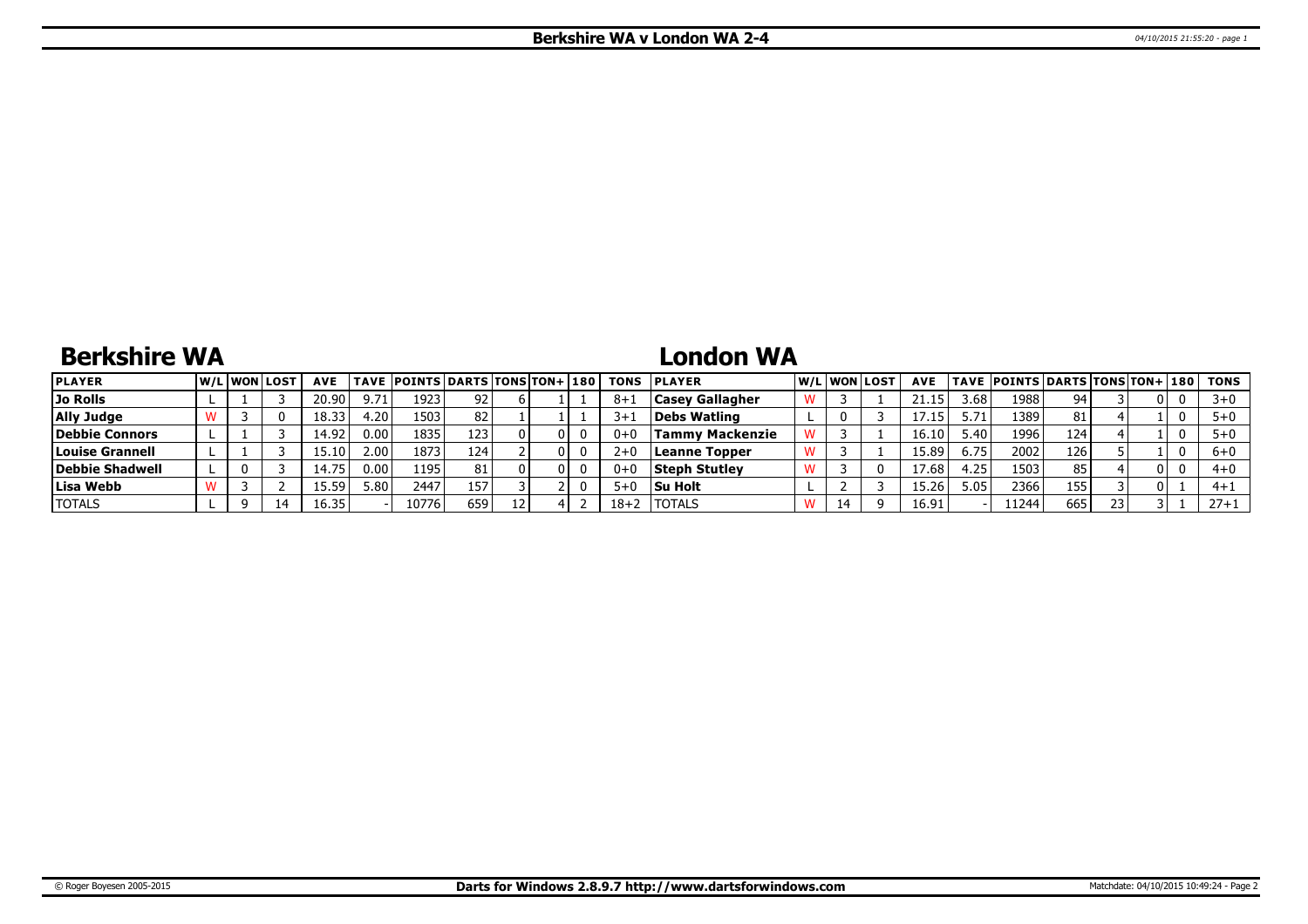#### **Berkshire MB v London MB 7-5 1998 120 120 121:55:37** - page 1

|   | <b>SET AVE</b> |                     |                                                                                                                                                                                                                                                                                                                                                                                                                                                                                                                                                                                                                                                                                                                                                                                                                                                                                                                                                                                                                                                                                                                                                                                                                                                                                                                                                                                                                                                                                                                                                                                                                                                                                                                                                                                                                                                                                                                                                                                                                                                                                                                                                                                                                                                                                                                                                |                          |   |                |   |    |             |               |  |  |                |                 |               |                              |                |   |                |                           |                 |    |                 |   |                |                                         |   |                                                 |   |   |       |    |                      |                     |          |                |
|---|----------------|---------------------|------------------------------------------------------------------------------------------------------------------------------------------------------------------------------------------------------------------------------------------------------------------------------------------------------------------------------------------------------------------------------------------------------------------------------------------------------------------------------------------------------------------------------------------------------------------------------------------------------------------------------------------------------------------------------------------------------------------------------------------------------------------------------------------------------------------------------------------------------------------------------------------------------------------------------------------------------------------------------------------------------------------------------------------------------------------------------------------------------------------------------------------------------------------------------------------------------------------------------------------------------------------------------------------------------------------------------------------------------------------------------------------------------------------------------------------------------------------------------------------------------------------------------------------------------------------------------------------------------------------------------------------------------------------------------------------------------------------------------------------------------------------------------------------------------------------------------------------------------------------------------------------------------------------------------------------------------------------------------------------------------------------------------------------------------------------------------------------------------------------------------------------------------------------------------------------------------------------------------------------------------------------------------------------------------------------------------------------------|--------------------------|---|----------------|---|----|-------------|---------------|--|--|----------------|-----------------|---------------|------------------------------|----------------|---|----------------|---------------------------|-----------------|----|-----------------|---|----------------|-----------------------------------------|---|-------------------------------------------------|---|---|-------|----|----------------------|---------------------|----------|----------------|
|   |                | 6.80                | <b>PLAYER</b><br>7 8 9 10 11 12 O/S DU GS SL Tons<br><b>SET AVE</b><br>PLAYER<br>8 9 10 11 12 O/S DU GS SL Tons<br>LEG 1<br>LEG 1<br>5<br>6 7<br>- 5<br>- 6<br><sup>2</sup><br>3<br>-4<br>78 40 76 60<br>58 100 60 48 97 60<br>40<br>$\overline{0}$<br> 20 <br>66<br>$2^{\circ}$<br> 23 60<br>24<br>7.41<br>100140 81 42 98 40<br>16 40<br>60 140 95 100 43<br>$\overline{15}$<br>63 2<br>2<br>$\mathcal{L}$<br>2<br>$\mathbf{1}$<br>$25$ MICHAEL<br>100 83 100 98 40<br>60 121 55 60 81 99 25<br>$\overline{3}$<br>60<br>18<br>20 2<br>$\overline{3}$<br>20 25<br>$\mathcal{P}$<br>$1\Gamma$<br>ARTISS<br>80 60 85 140 96 40<br>59 140140 84 58<br>2   17   40<br>$20\overline{2}$<br>$\overline{4}$<br>15<br>$\overline{4}$<br>$\mathbf{1}$<br>$5\phantom{.0}$<br>-5<br>69 LON<br>6<br>6<br>$\overline{7}$<br><b>PLAYER</b><br><b>LEG</b><br>8 9 10 11 12 0/S DU GS SL Tons<br><b>SET AVE</b><br>PLAYER<br>LEG <sub>1</sub><br>5<br>7 8 9 10 11 12 0/S DU GS SL Tons<br>3<br>$\overline{4}$<br>5<br>6<br>$\overline{7}$<br>$\overline{3}$<br>$\overline{4}$<br>6<br><mark>100</mark> 58 <b>140</b> 43 95 65<br>$\frac{1}{2}$ 17 65<br>  41   55 <b>135</b> 30   40<br>15<br>200<br>1<br>2<br>6.34<br>$\mathbf{1}$<br>40100 60 60 45<br>$\overline{2}$<br>85 140 97 59 82 38<br>15<br>$96$ 2<br>2<br>3   18  <br>38<br>$24$ TONY<br>58 96 140100 89 18<br>55 30 100 41 97<br>$\mathbf{3}$<br>17 18<br>$\overline{3}$<br>15<br>l178l 1<br>$\overline{2}$<br>$\overline{2}$<br>FIELD<br>100 58 85 100 58 100<br><b>119</b> 26 99 28 <b>140</b> 64<br>2 17 100<br>$\overline{18}$<br>$\overline{25}$<br>$\overline{2}$<br>$\overline{4}$<br>3<br>4<br>$5\overline{)}$<br>5<br>$26$ LON<br>$\overline{6}$<br>6<br>$\overline{7}$<br>$\overline{7}$<br><b>PLAYER</b><br><b>LEG</b><br>9 10 11 12 O/S DU GS SL Tons<br><b>SET AVE</b><br><b>PLAYER</b><br>LEG<br>$\overline{5}$<br>5<br>8<br>3<br>$\overline{4}$<br>6<br>$7\overline{ }$<br>8<br>9 10<br>11<br>12 O/S DU GS SL Tons<br>$\overline{4}$<br>-6<br>7<br>$44 \mid 59 \mid 87$<br>60 100 95 7<br>21<br> 22 10<br>49<br>$\overline{2}$<br>$\overline{1}$<br>6.35<br>$\mathbf{1}$<br>41<br>30 43 45 41 5 100<br>100 41 60 84 21 122 48<br> 196 1<br>$\overline{2}$<br>21<br>$3 \mid 21 \mid 32$<br>$\overline{2}$<br>22 STUART<br> 23 48<br>3<br>25<br>24<br>$18$   1<br>2<br>$\mathcal{P}$ |                          |   |                |   |    |             |               |  |  |                |                 |               |                              |                |   |                |                           |                 |    |                 |   |                |                                         |   |                                                 |   |   |       |    |                      |                     |          |                |
|   |                |                     |                                                                                                                                                                                                                                                                                                                                                                                                                                                                                                                                                                                                                                                                                                                                                                                                                                                                                                                                                                                                                                                                                                                                                                                                                                                                                                                                                                                                                                                                                                                                                                                                                                                                                                                                                                                                                                                                                                                                                                                                                                                                                                                                                                                                                                                                                                                                                |                          |   |                |   |    |             |               |  |  |                |                 |               |                              |                |   |                |                           |                 |    |                 |   |                |                                         |   |                                                 |   |   |       |    |                      |                     |          |                |
|   |                | $26$ GEORGE         | <u>1 100100 36 90 85 50 30 10</u><br>2 135 50 100 70 95 19 32<br>3 55 60 28 30 100 85 97 28<br>4 45 59 41 60 100 60 96 40<br>3<br>PATT<br>$60$ 140125 40 44 52 30 0<br>$\overline{24}$<br>$10\sqrt{2}$<br>  22   40<br>$\overline{4}$                                                                                                                                                                                                                                                                                                                                                                                                                                                                                                                                                                                                                                                                                                                                                                                                                                                                                                                                                                                                                                                                                                                                                                                                                                                                                                                                                                                                                                                                                                                                                                                                                                                                                                                                                                                                                                                                                                                                                                                                                                                                                                          |                          |   |                |   |    |             |               |  |  |                |                 |               |                              |                |   |                |                           |                 |    |                 |   |                |                                         |   |                                                 |   |   |       |    |                      |                     |          |                |
|   |                | MCKIE               |                                                                                                                                                                                                                                                                                                                                                                                                                                                                                                                                                                                                                                                                                                                                                                                                                                                                                                                                                                                                                                                                                                                                                                                                                                                                                                                                                                                                                                                                                                                                                                                                                                                                                                                                                                                                                                                                                                                                                                                                                                                                                                                                                                                                                                                                                                                                                |                          |   |                |   |    |             |               |  |  |                |                 |               |                              |                |   |                |                           |                 |    |                 |   |                |                                         |   |                                                 |   |   |       |    |                      |                     |          |                |
| 1 |                |                     |                                                                                                                                                                                                                                                                                                                                                                                                                                                                                                                                                                                                                                                                                                                                                                                                                                                                                                                                                                                                                                                                                                                                                                                                                                                                                                                                                                                                                                                                                                                                                                                                                                                                                                                                                                                                                                                                                                                                                                                                                                                                                                                                                                                                                                                                                                                                                |                          |   |                |   |    |             |               |  |  |                |                 |               |                              |                |   |                |                           |                 |    |                 |   |                |                                         |   |                                                 |   |   |       |    |                      |                     |          |                |
|   | 81             | <b>BER</b>          | 5                                                                                                                                                                                                                                                                                                                                                                                                                                                                                                                                                                                                                                                                                                                                                                                                                                                                                                                                                                                                                                                                                                                                                                                                                                                                                                                                                                                                                                                                                                                                                                                                                                                                                                                                                                                                                                                                                                                                                                                                                                                                                                                                                                                                                                                                                                                                              |                          |   |                |   |    |             |               |  |  |                |                 |               |                              |                |   |                |                           |                 |    |                 |   |                |                                         |   |                                                 |   |   |       |    |                      |                     |          |                |
|   |                |                     |                                                                                                                                                                                                                                                                                                                                                                                                                                                                                                                                                                                                                                                                                                                                                                                                                                                                                                                                                                                                                                                                                                                                                                                                                                                                                                                                                                                                                                                                                                                                                                                                                                                                                                                                                                                                                                                                                                                                                                                                                                                                                                                                                                                                                                                                                                                                                |                          |   |                |   |    |             |               |  |  |                |                 |               |                              |                |   |                |                           |                 |    |                 |   |                |                                         |   |                                                 |   |   |       |    |                      |                     |          |                |
|   |                |                     |                                                                                                                                                                                                                                                                                                                                                                                                                                                                                                                                                                                                                                                                                                                                                                                                                                                                                                                                                                                                                                                                                                                                                                                                                                                                                                                                                                                                                                                                                                                                                                                                                                                                                                                                                                                                                                                                                                                                                                                                                                                                                                                                                                                                                                                                                                                                                |                          |   |                |   |    |             |               |  |  |                |                 |               |                              |                |   |                |                           |                 |    |                 |   |                |                                         |   |                                                 |   |   |       |    |                      |                     |          |                |
|   | <b>SET AVE</b> |                     |                                                                                                                                                                                                                                                                                                                                                                                                                                                                                                                                                                                                                                                                                                                                                                                                                                                                                                                                                                                                                                                                                                                                                                                                                                                                                                                                                                                                                                                                                                                                                                                                                                                                                                                                                                                                                                                                                                                                                                                                                                                                                                                                                                                                                                                                                                                                                |                          |   |                |   |    |             |               |  |  |                |                 |               |                              |                |   |                |                           |                 |    |                 |   |                |                                         |   |                                                 |   |   |       |    |                      |                     |          |                |
|   |                | 10.20               |                                                                                                                                                                                                                                                                                                                                                                                                                                                                                                                                                                                                                                                                                                                                                                                                                                                                                                                                                                                                                                                                                                                                                                                                                                                                                                                                                                                                                                                                                                                                                                                                                                                                                                                                                                                                                                                                                                                                                                                                                                                                                                                                                                                                                                                                                                                                                |                          |   |                |   |    |             |               |  |  |                |                 |               |                              |                |   |                |                           |                 |    |                 |   |                |                                         |   |                                                 |   |   |       |    |                      |                     |          |                |
|   |                |                     |                                                                                                                                                                                                                                                                                                                                                                                                                                                                                                                                                                                                                                                                                                                                                                                                                                                                                                                                                                                                                                                                                                                                                                                                                                                                                                                                                                                                                                                                                                                                                                                                                                                                                                                                                                                                                                                                                                                                                                                                                                                                                                                                                                                                                                                                                                                                                |                          |   |                |   |    |             |               |  |  |                |                 |               |                              |                |   |                |                           |                 |    |                 |   |                |                                         |   |                                                 |   |   |       |    |                      |                     |          |                |
|   |                | <b>28 LUKE</b>      |                                                                                                                                                                                                                                                                                                                                                                                                                                                                                                                                                                                                                                                                                                                                                                                                                                                                                                                                                                                                                                                                                                                                                                                                                                                                                                                                                                                                                                                                                                                                                                                                                                                                                                                                                                                                                                                                                                                                                                                                                                                                                                                                                                                                                                                                                                                                                |                          |   |                |   |    |             |               |  |  |                |                 |               |                              |                |   |                |                           |                 |    |                 |   |                |                                         |   |                                                 |   |   |       |    |                      |                     |          |                |
|   | $\mathbf{L}$   | <b>WOODLAND</b>     |                                                                                                                                                                                                                                                                                                                                                                                                                                                                                                                                                                                                                                                                                                                                                                                                                                                                                                                                                                                                                                                                                                                                                                                                                                                                                                                                                                                                                                                                                                                                                                                                                                                                                                                                                                                                                                                                                                                                                                                                                                                                                                                                                                                                                                                                                                                                                |                          |   |                |   |    |             |               |  |  |                |                 |               |                              |                |   |                |                           |                 |    |                 |   |                |                                         |   |                                                 |   |   |       |    |                      |                     |          |                |
|   |                | $91$ <sup>BER</sup> |                                                                                                                                                                                                                                                                                                                                                                                                                                                                                                                                                                                                                                                                                                                                                                                                                                                                                                                                                                                                                                                                                                                                                                                                                                                                                                                                                                                                                                                                                                                                                                                                                                                                                                                                                                                                                                                                                                                                                                                                                                                                                                                                                                                                                                                                                                                                                |                          |   |                |   |    |             |               |  |  |                |                 |               |                              |                |   |                |                           |                 |    |                 |   |                |                                         |   |                                                 |   |   |       |    |                      |                     |          |                |
|   |                |                     |                                                                                                                                                                                                                                                                                                                                                                                                                                                                                                                                                                                                                                                                                                                                                                                                                                                                                                                                                                                                                                                                                                                                                                                                                                                                                                                                                                                                                                                                                                                                                                                                                                                                                                                                                                                                                                                                                                                                                                                                                                                                                                                                                                                                                                                                                                                                                |                          |   |                |   |    |             |               |  |  |                |                 |               |                              |                |   |                |                           |                 |    |                 |   |                |                                         |   |                                                 |   |   |       |    |                      |                     |          |                |
|   |                |                     |                                                                                                                                                                                                                                                                                                                                                                                                                                                                                                                                                                                                                                                                                                                                                                                                                                                                                                                                                                                                                                                                                                                                                                                                                                                                                                                                                                                                                                                                                                                                                                                                                                                                                                                                                                                                                                                                                                                                                                                                                                                                                                                                                                                                                                                                                                                                                |                          |   |                |   |    |             |               |  |  |                |                 |               |                              |                |   |                |                           |                 |    |                 |   |                |                                         |   |                                                 |   |   |       |    |                      |                     |          |                |
|   | <b>SET AVE</b> |                     |                                                                                                                                                                                                                                                                                                                                                                                                                                                                                                                                                                                                                                                                                                                                                                                                                                                                                                                                                                                                                                                                                                                                                                                                                                                                                                                                                                                                                                                                                                                                                                                                                                                                                                                                                                                                                                                                                                                                                                                                                                                                                                                                                                                                                                                                                                                                                |                          |   |                |   |    |             |               |  |  |                |                 |               |                              |                |   |                |                           |                 |    |                 |   |                |                                         |   |                                                 |   |   |       |    |                      |                     |          |                |
|   |                | 6.87                |                                                                                                                                                                                                                                                                                                                                                                                                                                                                                                                                                                                                                                                                                                                                                                                                                                                                                                                                                                                                                                                                                                                                                                                                                                                                                                                                                                                                                                                                                                                                                                                                                                                                                                                                                                                                                                                                                                                                                                                                                                                                                                                                                                                                                                                                                                                                                |                          |   |                |   |    |             |               |  |  |                |                 |               |                              |                |   |                |                           |                 |    |                 |   |                |                                         |   |                                                 |   |   |       |    |                      |                     |          |                |
|   |                |                     |                                                                                                                                                                                                                                                                                                                                                                                                                                                                                                                                                                                                                                                                                                                                                                                                                                                                                                                                                                                                                                                                                                                                                                                                                                                                                                                                                                                                                                                                                                                                                                                                                                                                                                                                                                                                                                                                                                                                                                                                                                                                                                                                                                                                                                                                                                                                                |                          |   |                |   |    |             |               |  |  |                |                 |               |                              |                |   |                |                           |                 |    |                 |   |                |                                         |   |                                                 |   |   |       |    |                      |                     |          |                |
|   |                | $19$ MARK           | $\overline{5}$                                                                                                                                                                                                                                                                                                                                                                                                                                                                                                                                                                                                                                                                                                                                                                                                                                                                                                                                                                                                                                                                                                                                                                                                                                                                                                                                                                                                                                                                                                                                                                                                                                                                                                                                                                                                                                                                                                                                                                                                                                                                                                                                                                                                                                                                                                                                 |                          |   |                |   |    |             |               |  |  |                |                 |               |                              |                |   |                |                           |                 |    |                 |   |                |                                         |   |                                                 |   |   |       |    |                      |                     |          |                |
| 3 |                | <b>HUMPHRIES</b>    |                                                                                                                                                                                                                                                                                                                                                                                                                                                                                                                                                                                                                                                                                                                                                                                                                                                                                                                                                                                                                                                                                                                                                                                                                                                                                                                                                                                                                                                                                                                                                                                                                                                                                                                                                                                                                                                                                                                                                                                                                                                                                                                                                                                                                                                                                                                                                |                          |   |                |   |    |             |               |  |  |                |                 |               |                              |                |   |                |                           |                 |    |                 |   |                |                                         |   |                                                 |   |   |       |    |                      |                     |          |                |
|   |                |                     |                                                                                                                                                                                                                                                                                                                                                                                                                                                                                                                                                                                                                                                                                                                                                                                                                                                                                                                                                                                                                                                                                                                                                                                                                                                                                                                                                                                                                                                                                                                                                                                                                                                                                                                                                                                                                                                                                                                                                                                                                                                                                                                                                                                                                                                                                                                                                |                          |   |                |   |    |             |               |  |  |                |                 |               |                              |                |   |                |                           |                 |    |                 |   |                |                                         |   |                                                 |   |   |       |    |                      |                     |          |                |
|   |                | $ 65 $ BER          |                                                                                                                                                                                                                                                                                                                                                                                                                                                                                                                                                                                                                                                                                                                                                                                                                                                                                                                                                                                                                                                                                                                                                                                                                                                                                                                                                                                                                                                                                                                                                                                                                                                                                                                                                                                                                                                                                                                                                                                                                                                                                                                                                                                                                                                                                                                                                |                          |   |                |   |    |             |               |  |  |                |                 |               |                              |                |   |                |                           |                 |    |                 |   |                |                                         |   |                                                 |   |   |       |    |                      |                     |          |                |
|   |                |                     |                                                                                                                                                                                                                                                                                                                                                                                                                                                                                                                                                                                                                                                                                                                                                                                                                                                                                                                                                                                                                                                                                                                                                                                                                                                                                                                                                                                                                                                                                                                                                                                                                                                                                                                                                                                                                                                                                                                                                                                                                                                                                                                                                                                                                                                                                                                                                |                          |   |                |   |    |             |               |  |  |                |                 |               |                              |                |   |                |                           |                 |    |                 |   |                |                                         |   |                                                 |   |   |       |    |                      |                     |          |                |
|   |                | <b>PLAYER</b>       |                                                                                                                                                                                                                                                                                                                                                                                                                                                                                                                                                                                                                                                                                                                                                                                                                                                                                                                                                                                                                                                                                                                                                                                                                                                                                                                                                                                                                                                                                                                                                                                                                                                                                                                                                                                                                                                                                                                                                                                                                                                                                                                                                                                                                                                                                                                                                |                          |   |                |   |    |             |               |  |  |                |                 |               |                              |                |   |                |                           |                 |    |                 |   |                |                                         |   |                                                 |   |   |       |    |                      |                     |          |                |
|   |                |                     |                                                                                                                                                                                                                                                                                                                                                                                                                                                                                                                                                                                                                                                                                                                                                                                                                                                                                                                                                                                                                                                                                                                                                                                                                                                                                                                                                                                                                                                                                                                                                                                                                                                                                                                                                                                                                                                                                                                                                                                                                                                                                                                                                                                                                                                                                                                                                |                          |   |                |   |    |             |               |  |  |                |                 |               |                              |                |   |                |                           |                 |    |                 |   |                |                                         |   |                                                 |   |   |       |    |                      |                     |          |                |
|   | <b>SET AVE</b> |                     |                                                                                                                                                                                                                                                                                                                                                                                                                                                                                                                                                                                                                                                                                                                                                                                                                                                                                                                                                                                                                                                                                                                                                                                                                                                                                                                                                                                                                                                                                                                                                                                                                                                                                                                                                                                                                                                                                                                                                                                                                                                                                                                                                                                                                                                                                                                                                |                          |   |                |   |    |             |               |  |  |                |                 |               |                              |                |   |                |                           |                 |    |                 |   |                |                                         |   |                                                 |   |   |       |    |                      |                     |          |                |
|   |                | 6.05                | $\mathbf{1}$<br>42                                                                                                                                                                                                                                                                                                                                                                                                                                                                                                                                                                                                                                                                                                                                                                                                                                                                                                                                                                                                                                                                                                                                                                                                                                                                                                                                                                                                                                                                                                                                                                                                                                                                                                                                                                                                                                                                                                                                                                                                                                                                                                                                                                                                                                                                                                                             |                          |   |                |   |    |             |               |  |  |                |                 |               |                              |                |   |                |                           |                 |    |                 |   |                |                                         |   |                                                 |   |   |       |    |                      |                     |          |                |
|   |                |                     | $\overline{2}$                                                                                                                                                                                                                                                                                                                                                                                                                                                                                                                                                                                                                                                                                                                                                                                                                                                                                                                                                                                                                                                                                                                                                                                                                                                                                                                                                                                                                                                                                                                                                                                                                                                                                                                                                                                                                                                                                                                                                                                                                                                                                                                                                                                                                                                                                                                                 |                          |   |                |   |    |             |               |  |  |                |                 |               |                              |                |   |                |                           | 2               |    |                 |   |                |                                         |   |                                                 |   |   |       |    |                      |                     |          |                |
|   |                | $24$ EDDIE          | 3                                                                                                                                                                                                                                                                                                                                                                                                                                                                                                                                                                                                                                                                                                                                                                                                                                                                                                                                                                                                                                                                                                                                                                                                                                                                                                                                                                                                                                                                                                                                                                                                                                                                                                                                                                                                                                                                                                                                                                                                                                                                                                                                                                                                                                                                                                                                              |                          |   |                |   |    |             |               |  |  |                |                 |               |                              |                |   |                |                           | $\overline{3}$  |    |                 |   |                |                                         |   |                                                 |   |   |       |    |                      |                     |          | $\overline{2}$ |
|   | 4 1            | <b>SIMMONDS</b>     | $31$ <sup>LON</sup><br>6<br>6<br>$\overline{7}$<br><b>PLAYER</b><br>LEG<br><b>SET AVE</b><br>LEG<br>5<br>9<br>10<br>11 12 O/S DU GS SL Tons<br>3<br>4 5 6<br>12 O/S DU GS SL Tons<br>4<br>6<br>8<br>7<br>8<br>9<br>10<br>11<br>$140$ 40 120 59 68<br>45 76 85 81 <b>100114</b><br>70 60 60 45 <b>180</b> 86<br>60 60 <b>100</b> 55 <b>140</b> 70 12 4<br>$32 \mid 2$<br>3   18   114<br>18<br>6.34<br>$\overline{2}$<br>$90 82 99 41$ 124<br><sup>15</sup><br>$65 \mid 1$<br>3   18   86<br>$1 + 1$<br>$25$ DAVID<br>100 60 121 80 78 22 30 0<br>$\overline{24}$<br>$3 \mid 24 \mid 4$<br>$10$   2<br>$4 \mid$<br><b>WAWRZEWSKI</b><br>$\overline{4}$<br>$\overline{4}$                                                                                                                                                                                                                                                                                                                                                                                                                                                                                                                                                                                                                                                                                                                                                                                                                                                                                                                                                                                                                                                                                                                                                                                                                                                                                                                                                                                                                                                                                                                                                                                                                                                                        |                          |   |                |   |    |             |               |  |  |                |                 |               |                              |                |   |                |                           |                 |    |                 |   |                |                                         |   |                                                 |   |   |       |    |                      |                     |          |                |
|   |                |                     | $\overline{5}$                                                                                                                                                                                                                                                                                                                                                                                                                                                                                                                                                                                                                                                                                                                                                                                                                                                                                                                                                                                                                                                                                                                                                                                                                                                                                                                                                                                                                                                                                                                                                                                                                                                                                                                                                                                                                                                                                                                                                                                                                                                                                                                                                                                                                                                                                                                                 |                          |   |                |   |    |             |               |  |  |                |                 |               |                              |                |   |                |                           | 5               |    |                 |   |                |                                         |   |                                                 |   |   |       |    |                      |                     |          |                |
|   |                | $ 49 $ BER          | 6                                                                                                                                                                                                                                                                                                                                                                                                                                                                                                                                                                                                                                                                                                                                                                                                                                                                                                                                                                                                                                                                                                                                                                                                                                                                                                                                                                                                                                                                                                                                                                                                                                                                                                                                                                                                                                                                                                                                                                                                                                                                                                                                                                                                                                                                                                                                              |                          |   |                |   |    |             |               |  |  |                |                 |               |                              |                |   |                | $ 05 $ LON                | $6\overline{6}$ |    |                 |   |                |                                         |   |                                                 |   |   |       |    |                      |                     |          |                |
|   |                |                     | $\overline{7}$                                                                                                                                                                                                                                                                                                                                                                                                                                                                                                                                                                                                                                                                                                                                                                                                                                                                                                                                                                                                                                                                                                                                                                                                                                                                                                                                                                                                                                                                                                                                                                                                                                                                                                                                                                                                                                                                                                                                                                                                                                                                                                                                                                                                                                                                                                                                 |                          |   |                |   |    |             |               |  |  |                |                 |               |                              |                |   |                |                           | $\overline{7}$  |    |                 |   |                |                                         |   |                                                 |   |   |       |    |                      |                     |          |                |
|   | <b>SET AVE</b> | <b>PLAYER</b>       | <b>LEG</b>                                                                                                                                                                                                                                                                                                                                                                                                                                                                                                                                                                                                                                                                                                                                                                                                                                                                                                                                                                                                                                                                                                                                                                                                                                                                                                                                                                                                                                                                                                                                                                                                                                                                                                                                                                                                                                                                                                                                                                                                                                                                                                                                                                                                                                                                                                                                     |                          | 3 | $\overline{4}$ | 5 | -6 | 7           | 8             |  |  |                |                 |               | 9 10 11 12 0/S DU GS SL Tons |                |   | <b>SET AVE</b> | PLAYER                    | LEG             |    | 2               | 3 | 4              | - 5                                     | 6 | $\overline{7}$                                  | 8 | 9 | 10 11 |    | 12 O/S DU GS SL Tons |                     |          |                |
|   |                | 6.65                | $\overline{1}$<br>54                                                                                                                                                                                                                                                                                                                                                                                                                                                                                                                                                                                                                                                                                                                                                                                                                                                                                                                                                                                                                                                                                                                                                                                                                                                                                                                                                                                                                                                                                                                                                                                                                                                                                                                                                                                                                                                                                                                                                                                                                                                                                                                                                                                                                                                                                                                           | 100 60 60 26 45 100 36   |   |                |   |    |             |               |  |  |                | 24              |               | $20$   2                     |                |   |                | 4.05                      | $\mathbf{1}$    |    |                 |   |                |                                         |   | 59 68 57 93 60 83 68 0 13                       |   |   |       |    |                      | $3 \mid 27 \mid 13$ |          |                |
|   |                |                     | $\overline{2}$                                                                                                                                                                                                                                                                                                                                                                                                                                                                                                                                                                                                                                                                                                                                                                                                                                                                                                                                                                                                                                                                                                                                                                                                                                                                                                                                                                                                                                                                                                                                                                                                                                                                                                                                                                                                                                                                                                                                                                                                                                                                                                                                                                                                                                                                                                                                 | 59   45   125 29   81    |   |                |   |    |             |               |  |  |                | 18              |               | $62$   2                     |                |   |                |                           | $\overline{2}$  | 75 |                 |   |                | 80   60   <mark>125</mark>   97   64    |   |                                                 |   |   |       |    |                      | 3   18   64         |          |                |
|   |                |                     | $\overline{3}$<br>45 75 100140 94 47                                                                                                                                                                                                                                                                                                                                                                                                                                                                                                                                                                                                                                                                                                                                                                                                                                                                                                                                                                                                                                                                                                                                                                                                                                                                                                                                                                                                                                                                                                                                                                                                                                                                                                                                                                                                                                                                                                                                                                                                                                                                                                                                                                                                                                                                                                           |                          |   |                |   |    |             |               |  |  | $\overline{2}$ |                 | 17   47       |                              | 2              |   |                | $24$ JASON                | $\overline{3}$  |    |                 |   |                | 99   97   5   85   140   55             |   |                                                 |   |   |       |    |                      | 18                  | 20       | $\mathbf{1}$   |
|   |                | <b>BIDDLE</b>       | 60   60   60   22   44   59<br>$\overline{4}$                                                                                                                                                                                                                                                                                                                                                                                                                                                                                                                                                                                                                                                                                                                                                                                                                                                                                                                                                                                                                                                                                                                                                                                                                                                                                                                                                                                                                                                                                                                                                                                                                                                                                                                                                                                                                                                                                                                                                                                                                                                                                                                                                                                                                                                                                                  |                          |   |                |   |    |             |               |  |  |                | 18              |               | 196                          |                | 5 |                | GALLAGHER                 |                 |    |                 |   |                | 4 140 96 95 60 78 32                    |   |                                                 |   |   |       |    |                      | $2 \mid 17 \mid 32$ |          | $\overline{1}$ |
|   |                | $I_5$ $22$ ANDY     | $\overline{5}$                                                                                                                                                                                                                                                                                                                                                                                                                                                                                                                                                                                                                                                                                                                                                                                                                                                                                                                                                                                                                                                                                                                                                                                                                                                                                                                                                                                                                                                                                                                                                                                                                                                                                                                                                                                                                                                                                                                                                                                                                                                                                                                                                                                                                                                                                                                                 |                          |   |                |   |    |             |               |  |  |                |                 |               |                              |                |   |                |                           | 5               |    |                 |   |                |                                         |   |                                                 |   |   |       |    |                      |                     |          |                |
|   |                | $ 42 $ BER          | 6                                                                                                                                                                                                                                                                                                                                                                                                                                                                                                                                                                                                                                                                                                                                                                                                                                                                                                                                                                                                                                                                                                                                                                                                                                                                                                                                                                                                                                                                                                                                                                                                                                                                                                                                                                                                                                                                                                                                                                                                                                                                                                                                                                                                                                                                                                                                              |                          |   |                |   |    |             |               |  |  |                |                 |               |                              |                |   |                | <b>80 LON</b>             | 6               |    |                 |   |                |                                         |   |                                                 |   |   |       |    |                      |                     |          |                |
|   |                |                     | $\overline{7}$                                                                                                                                                                                                                                                                                                                                                                                                                                                                                                                                                                                                                                                                                                                                                                                                                                                                                                                                                                                                                                                                                                                                                                                                                                                                                                                                                                                                                                                                                                                                                                                                                                                                                                                                                                                                                                                                                                                                                                                                                                                                                                                                                                                                                                                                                                                                 |                          |   |                |   |    |             |               |  |  |                |                 |               |                              |                |   |                |                           | $\overline{7}$  |    |                 |   |                |                                         |   |                                                 |   |   |       |    |                      |                     |          |                |
|   | <b>SET AVE</b> | PLAYER              | <b>LEG</b>                                                                                                                                                                                                                                                                                                                                                                                                                                                                                                                                                                                                                                                                                                                                                                                                                                                                                                                                                                                                                                                                                                                                                                                                                                                                                                                                                                                                                                                                                                                                                                                                                                                                                                                                                                                                                                                                                                                                                                                                                                                                                                                                                                                                                                                                                                                                     | 2                        | 3 | $\overline{4}$ | 5 | 6  | $7^{\circ}$ | 8             |  |  |                |                 |               | 9 10 11 12 O/S DU GS SL Tons |                |   | <b>SET AVE</b> | <b>PLAYER</b>             | LEG 1           |    |                 | 3 | $\overline{4}$ | 5                                       | 6 | $\overline{7}$                                  | 8 | 9 | 10    | 11 | 12 O/S DU GS SL Tons |                     |          |                |
|   |                | 11.59               | -1                                                                                                                                                                                                                                                                                                                                                                                                                                                                                                                                                                                                                                                                                                                                                                                                                                                                                                                                                                                                                                                                                                                                                                                                                                                                                                                                                                                                                                                                                                                                                                                                                                                                                                                                                                                                                                                                                                                                                                                                                                                                                                                                                                                                                                                                                                                                             |                          |   |                |   |    |             | $95$ 100 0 15 |  |  |                | 24              |               | - 5 I                        | $\overline{2}$ |   |                | 8.60                      | -1              |    |                 |   |                |                                         |   |                                                 |   |   |       |    |                      | $3 \mid 24 \mid 58$ |          | $\overline{1}$ |
|   |                |                     | $\overline{2}$                                                                                                                                                                                                                                                                                                                                                                                                                                                                                                                                                                                                                                                                                                                                                                                                                                                                                                                                                                                                                                                                                                                                                                                                                                                                                                                                                                                                                                                                                                                                                                                                                                                                                                                                                                                                                                                                                                                                                                                                                                                                                                                                                                                                                                                                                                                                 | 85   60   41  <br>30 100 |   | 57 134         |   |    |             |               |  |  |                | $\overline{15}$ |               | $40 \mid 3$                  |                |   |                |                           | $\overline{2}$  |    |                 |   |                |                                         |   |                                                 |   |   |       |    |                      | $3 \mid 18 \mid 34$ |          | $\overline{2}$ |
|   | 25             | <b>GRAHAM</b>       | 3<br>81                                                                                                                                                                                                                                                                                                                                                                                                                                                                                                                                                                                                                                                                                                                                                                                                                                                                                                                                                                                                                                                                                                                                                                                                                                                                                                                                                                                                                                                                                                                                                                                                                                                                                                                                                                                                                                                                                                                                                                                                                                                                                                                                                                                                                                                                                                                                        | 100 41 81 100 58 40      |   |                |   |    |             |               |  |  |                |                 | $3 \ 21 \ 40$ |                              | 2              |   |                |                           | $\overline{3}$  |    |                 |   |                |                                         |   | 26 41 60 26 97 140 53 58<br>140 45 140 82 60 34 |   |   |       |    |                      | 18                  | 92 1     |                |
|   |                | <b>HARDY</b>        | 59<br>$\overline{4}$                                                                                                                                                                                                                                                                                                                                                                                                                                                                                                                                                                                                                                                                                                                                                                                                                                                                                                                                                                                                                                                                                                                                                                                                                                                                                                                                                                                                                                                                                                                                                                                                                                                                                                                                                                                                                                                                                                                                                                                                                                                                                                                                                                                                                                                                                                                           |                          |   |                |   |    |             |               |  |  | $2^{\circ}$    |                 | 14 57         |                              | 3              |   |                | $23$ NICK<br><b>COCKS</b> | $\overline{4}$  |    |                 |   |                | 45   60   81   78   45 <mark>100</mark> |   |                                                 |   |   |       |    |                      | 15                  |          |                |
| 6 |                |                     | 5                                                                                                                                                                                                                                                                                                                                                                                                                                                                                                                                                                                                                                                                                                                                                                                                                                                                                                                                                                                                                                                                                                                                                                                                                                                                                                                                                                                                                                                                                                                                                                                                                                                                                                                                                                                                                                                                                                                                                                                                                                                                                                                                                                                                                                                                                                                                              | 140140105 57             |   |                |   |    |             |               |  |  |                |                 |               |                              |                |   | 6 1            |                           | 5               |    | 45 140100 60 76 |   |                |                                         |   |                                                 |   |   |       |    |                      | 18                  | $80$   2 |                |
|   |                | $ 89 $ BER          | 60 81 80 55 86 83 56                                                                                                                                                                                                                                                                                                                                                                                                                                                                                                                                                                                                                                                                                                                                                                                                                                                                                                                                                                                                                                                                                                                                                                                                                                                                                                                                                                                                                                                                                                                                                                                                                                                                                                                                                                                                                                                                                                                                                                                                                                                                                                                                                                                                                                                                                                                           |                          |   |                |   |    |             |               |  |  |                |                 | 3   21   56   |                              |                |   |                | $62$ <sup>LON</sup>       |                 |    |                 |   |                | 83 60 36 100 26 60                      |   |                                                 |   |   |       |    |                      |                     | 136 1    |                |
|   |                |                     | 6<br>$\overline{7}$                                                                                                                                                                                                                                                                                                                                                                                                                                                                                                                                                                                                                                                                                                                                                                                                                                                                                                                                                                                                                                                                                                                                                                                                                                                                                                                                                                                                                                                                                                                                                                                                                                                                                                                                                                                                                                                                                                                                                                                                                                                                                                                                                                                                                                                                                                                            |                          |   |                |   |    |             |               |  |  |                |                 |               |                              |                |   |                |                           | -6              |    |                 |   |                |                                         |   |                                                 |   |   |       |    |                      |                     |          |                |

**RUNNING SCORE**  $\begin{array}{|c|c|c|c|c|}\n\hline\n\textbf{1} & \textbf{2} & \textbf{3} & \textbf{4} & \textbf{5} & \textbf{6} & \textbf{Sets} \\
\hline\n\textbf{5} & \textbf{5} & \textbf{6} & \textbf{7} & \textbf{8} & \textbf{8} & \textbf{8} \\
\hline\n\textbf{6} & \textbf{7} & \textbf{8} & \textbf{8} & \textbf{8} & \textbf{8} & \textbf{8} \\
\hline\n\textbf{7} & \textbf{8} & \textbf{8} & \textbf$ 

**RUNNING SCORE** 1 2 3 X 4 X 5 X 6 Sets 3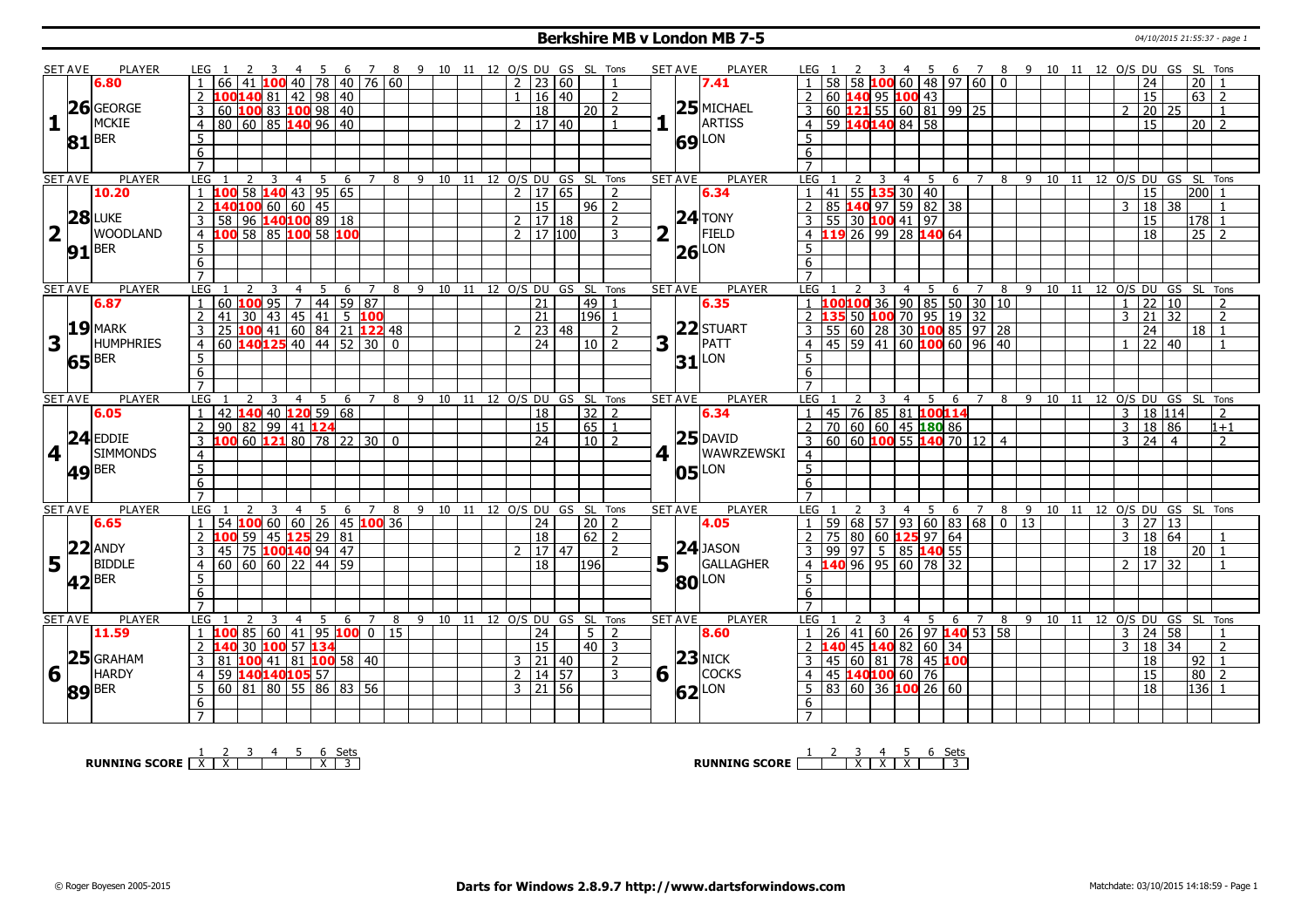#### **Berkshire MB v London MB 7-5** 04/10/2015 21:55:37 - page 2

|                   | <b>SET AVE</b>      | <b>PLAYER</b>                                    | LEG 1                   |                                        |                |                              |    | - 6                        |                | -8                                     |           |       |               |                     |       |                              | 9 10 11 12 O/S DU GS SL Tons         | <b>SET AVE</b> |                           | <b>PLAYER</b>       | LEG 1            |    |              | -3 | - 4                                  | -5             | - 6                                                                   |                              |   |   |  | 7 8 9 10 11 12 O/S DU GS SL Tons     |                     |                 |                  |                  |
|-------------------|---------------------|--------------------------------------------------|-------------------------|----------------------------------------|----------------|------------------------------|----|----------------------------|----------------|----------------------------------------|-----------|-------|---------------|---------------------|-------|------------------------------|--------------------------------------|----------------|---------------------------|---------------------|------------------|----|--------------|----|--------------------------------------|----------------|-----------------------------------------------------------------------|------------------------------|---|---|--|--------------------------------------|---------------------|-----------------|------------------|------------------|
|                   |                     | 4.41                                             |                         | 46                                     | 40             | 59                           |    |                            |                |                                        |           |       |               | 12 <sup>1</sup>     |       | 301                          |                                      |                |                           | 10.96               |                  |    | 180120129    |    |                                      | 32 40          |                                                                       |                              |   |   |  |                                      |                     | 13   40         |                  | $3+1$            |
|                   |                     |                                                  |                         |                                        |                |                              |    | 85 100 45 60 71 40         |                |                                        |           |       |               | 19 40               |       |                              | $\overline{z}$                       |                |                           |                     | $\overline{2}$   | 38 |              |    |                                      |                | 45   82   100 100 60                                                  |                              |   |   |  |                                      |                     | 18              | 76   2           |                  |
|                   |                     | $20$ ROY                                         | $\overline{3}$          | 56                                     |                |                              |    | $60$   22   80   59   40   |                |                                        |           |       |               | 18                  |       | 184                          |                                      |                |                           | 27 SPENCER          | $\mathbf{3}$     | 98 |              |    |                                      |                | 46   125 60   100 62   10                                             |                              |   |   |  |                                      | $\mathbf{1}$        | 19 10           |                  | 2                |
| $\overline{7}$    |                     | BARTON                                           |                         | 4 120 15 121 43 44 40 58               |                |                              |    |                            |                |                                        |           |       |               | 21                  |       | 60   2                       |                                      |                | $\mathbf{1}_{\mathbf{1}}$ | ELLIS               |                  |    |              |    |                                      |                | 4 $140$ 60 97 60 102 30 12                                            |                              |   |   |  |                                      | $2 \mid 20 \mid 12$ |                 |                  | $\mathcal{P}$    |
|                   |                     |                                                  | 5                       |                                        |                |                              |    |                            |                |                                        |           |       |               |                     |       |                              |                                      |                |                           |                     | $5\overline{)}$  |    |              |    |                                      |                |                                                                       |                              |   |   |  |                                      |                     |                 |                  |                  |
|                   |                     | $84$ <sup>BER</sup>                              | 6                       |                                        |                |                              |    |                            |                |                                        |           |       |               |                     |       |                              |                                      |                |                           | <b>54</b> LON       | 6                |    |              |    |                                      |                |                                                                       |                              |   |   |  |                                      |                     |                 |                  |                  |
|                   |                     |                                                  | $\overline{7}$          |                                        |                |                              |    |                            |                |                                        |           |       |               |                     |       |                              |                                      |                |                           |                     | $\overline{7}$   |    |              |    |                                      |                |                                                                       |                              |   |   |  |                                      |                     |                 |                  |                  |
|                   | <b>SET AVE</b>      | <b>PLAYER</b>                                    | LEG                     |                                        | $\overline{3}$ | $\overline{4}$               |    |                            |                |                                        |           |       |               |                     |       |                              | 5 6 7 8 9 10 11 12 O/S DU GS SL Tons | <b>SET AVE</b> |                           | <b>PLAYER</b>       | LEG <sub>1</sub> |    | 2            | 3  | $\overline{4}$                       | 5              |                                                                       |                              |   |   |  | 6 7 8 9 10 11 12 O/S DU GS SL Tons   |                     |                 |                  |                  |
|                   |                     | 3.25                                             | $\mathbf{1}$            | $60$   21   7   58   40   25   45      |                |                              |    |                            |                |                                        |           |       |               | $\overline{21}$     |       | $\overline{245}$             |                                      |                |                           | 6.30                | $1 \, 125$       |    |              |    |                                      |                |                                                                       | 60 60 100 55 49 52           |   |   |  |                                      | 3   21   52         |                 |                  | 2                |
|                   |                     |                                                  | $\overline{2}$          | 100                                    |                | $55 \mid 23 \mid 57 \mid 45$ |    |                            |                |                                        |           |       |               | 15                  |       | 221 1                        |                                      |                |                           |                     | $\overline{2}$   | 95 |              |    |                                      |                | $ 60 $ 180 45 55 66                                                   |                              |   |   |  |                                      | $3 \t18 \t66$       |                 |                  | $\overline{1+1}$ |
|                   |                     | <b>18 ANDY</b>                                   | $\overline{3}$          | 100125 70 60 96 34                     |                |                              |    |                            |                |                                        |           |       |               | 18                  |       | $16$   2                     |                                      |                |                           | $26$ TONY           | $\overline{3}$   | 85 |              |    |                                      |                | $143$ 81 125100 67                                                    |                              |   |   |  |                                      | 3 18 67             |                 |                  | $\overline{2}$   |
| 8                 |                     | MCNEIL-AITKEN                                    | $\overline{4}$          |                                        |                |                              |    |                            |                |                                        |           |       |               |                     |       |                              |                                      | 8              | H.                        | HAMIT               |                  |    |              |    |                                      |                |                                                                       |                              |   |   |  |                                      |                     |                 |                  |                  |
|                   |                     |                                                  |                         |                                        |                |                              |    |                            |                |                                        |           |       |               |                     |       |                              |                                      |                |                           |                     | 4                |    |              |    |                                      |                |                                                                       |                              |   |   |  |                                      |                     |                 |                  |                  |
|                   |                     | $91$ <sup>BER</sup>                              | $\overline{5}$          |                                        |                |                              |    |                            |                |                                        |           |       |               |                     |       |                              |                                      |                |                           | $37$ <sup>LON</sup> | $\overline{5}$   |    |              |    |                                      |                |                                                                       |                              |   |   |  |                                      |                     |                 |                  |                  |
|                   |                     |                                                  | $6\overline{6}$         |                                        |                |                              |    |                            |                |                                        |           |       |               |                     |       |                              |                                      |                |                           |                     | $6\overline{6}$  |    |              |    |                                      |                |                                                                       |                              |   |   |  |                                      |                     |                 |                  |                  |
|                   |                     |                                                  | $\overline{7}$          |                                        |                |                              |    |                            |                |                                        |           |       |               |                     |       |                              |                                      |                |                           |                     | $\overline{7}$   |    |              |    |                                      |                |                                                                       |                              |   |   |  |                                      |                     |                 |                  |                  |
|                   | <b>SET AVE</b>      | <b>PLAYER</b>                                    | LEG<br>$\overline{1}$   |                                        | $\overline{3}$ | $\overline{4}$               |    | 5 6 7<br>$59$ 135 85 65 97 |                |                                        | 8 9 10 11 |       |               | 2   17   97         |       | 12 O/S DU GS SL Tons         |                                      | <b>SET AVE</b> |                           | PLAYER              | LEG              | 41 |              | 3  | $\overline{4}$                       | 5 <sub>5</sub> | 6<br>$\left  \frac{60}{82} \right $ 45 $\left  \frac{60}{59} \right $ | 7                            |   |   |  | 8 9 10 11 12 0/S DU GS SL Tons       |                     |                 | 154              |                  |
|                   |                     | 5.35                                             |                         | 60 <sub>1</sub>                        |                |                              |    |                            |                |                                        |           |       |               |                     |       |                              |                                      |                |                           | 3.40                |                  |    |              |    |                                      |                |                                                                       |                              |   |   |  |                                      |                     | 18              |                  |                  |
|                   |                     | $ 27 $ JAMES                                     | $\overline{2}$          | 28 40 82 135 71 88 57                  |                |                              |    |                            |                |                                        |           |       |               | $3 \mid 21 \mid 57$ |       |                              | $\overline{1}$                       |                |                           | $21$ BRADLEY        |                  |    |              |    |                                      |                | 2 100100 46 57 40 30                                                  |                              |   |   |  |                                      |                     | 18              | 128              | $\overline{2}$   |
|                   |                     |                                                  | $\overline{\mathbf{3}}$ | 99 140 125 79 48 10                    |                |                              |    |                            |                |                                        |           |       |               | $2 \mid 17 \mid 10$ |       |                              | $\overline{z}$                       |                |                           | TURRELL             | 3                |    |              |    |                                      |                | 70 140 45 60 94 44                                                    |                              |   |   |  |                                      |                     | 18              | 48               | $\mathbf{1}$     |
| $\overline{9}$    |                     | <b>TURNER</b>                                    | $\overline{4}$          |                                        |                |                              |    |                            |                |                                        |           |       |               |                     |       |                              |                                      | 9              |                           |                     | $\overline{4}$   |    |              |    |                                      |                |                                                                       |                              |   |   |  |                                      |                     |                 |                  |                  |
|                   | 33                  | <b>BER</b>                                       | $\overline{5}$          |                                        |                |                              |    |                            |                |                                        |           |       |               |                     |       |                              |                                      |                |                           | $Z2$ LON            | $\overline{5}$   |    |              |    |                                      |                |                                                                       |                              |   |   |  |                                      |                     |                 |                  |                  |
|                   |                     |                                                  | 6                       |                                        |                |                              |    |                            |                |                                        |           |       |               |                     |       |                              |                                      |                |                           |                     | $6\overline{6}$  |    |              |    |                                      |                |                                                                       |                              |   |   |  |                                      |                     |                 |                  |                  |
|                   |                     |                                                  | $\overline{7}$          |                                        |                |                              |    |                            |                |                                        |           |       |               |                     |       |                              |                                      |                |                           |                     | $\overline{7}$   |    |              |    |                                      |                |                                                                       |                              |   |   |  |                                      |                     |                 |                  |                  |
|                   | <b>SET AVE</b>      | <b>PLAYER</b>                                    | LEG                     |                                        | $\overline{3}$ |                              |    |                            |                | 4 5 6 7 8 9 10 11 12 O/S DU GS SL Tons |           |       |               |                     |       |                              |                                      | <b>SET AVE</b> |                           | <b>PLAYER</b>       | LEG <sub>1</sub> |    |              | 3  | $\overline{4}$                       |                |                                                                       | 85 100100 45 119 24          |   |   |  | 5 6 7 8 9 10 11 12 O/S DU GS SL Tons |                     |                 |                  |                  |
|                   |                     | 8.63                                             | $\overline{1}$          | $61$ 20 45 60 59 76 45                 |                |                              |    |                            |                |                                        |           |       |               | 21                  |       | 135                          |                                      |                |                           | 10.80               | $\mathbf{1}$     | 28 |              |    |                                      |                |                                                                       |                              |   |   |  |                                      | 1   19   24         |                 |                  | 3                |
|                   |                     | $25$ RICHARD                                     | 2                       | 140120 85 140 16                       |                |                              |    |                            |                |                                        |           |       |               |                     | 13 16 |                              | 3                                    |                |                           | $27$ MATT           | $\overline{2}$   |    |              |    | 10012195 60 85                       |                |                                                                       |                              |   |   |  |                                      |                     | 15              | $40\overline{2}$ |                  |
|                   |                     |                                                  | 3                       | $60$   96 <b>100</b> 46   58   81   60 |                |                              |    |                            |                |                                        |           |       |               | $3 \mid 21 \mid 60$ |       |                              |                                      |                |                           | WINZAR              | 3                |    |              |    |                                      |                | 100 60 55 41 66 140                                                   |                              |   |   |  |                                      |                     | 18              | $39$   2         |                  |
|                   |                     | $10$ <sup><math>\overline{1}</math></sup> Stride | $\overline{4}$          | 21                                     |                |                              |    | 22 80 140 102 36           |                |                                        |           |       |               | $3 \mid 18 \mid 36$ |       |                              |                                      |                | 10 I                      |                     | $\overline{4}$   |    |              |    |                                      |                | LOO100 85 100 56 40                                                   |                              |   |   |  |                                      |                     | $\overline{18}$ | $\sqrt{20}$ 3    |                  |
|                   | $60$ <sup>BER</sup> |                                                  | 5                       |                                        |                |                              |    |                            |                |                                        |           |       |               |                     |       |                              |                                      |                |                           | $21$ <sup>LON</sup> | 5                |    |              |    |                                      |                |                                                                       |                              |   |   |  |                                      |                     |                 |                  |                  |
|                   |                     |                                                  | $6\overline{6}$         |                                        |                |                              |    |                            |                |                                        |           |       |               |                     |       |                              |                                      |                |                           |                     | 6                |    |              |    |                                      |                |                                                                       |                              |   |   |  |                                      |                     |                 |                  |                  |
|                   |                     |                                                  | $\overline{7}$          |                                        |                |                              |    |                            |                |                                        |           |       |               |                     |       |                              |                                      |                |                           |                     | $\overline{7}$   |    |              |    |                                      |                |                                                                       |                              |   |   |  |                                      |                     |                 |                  |                  |
|                   | <b>SET AVE</b>      | <b>PLAYER</b>                                    | LEG                     |                                        |                | 4                            | 5. | 6                          | $\overline{7}$ | 8                                      | 9         | 10 11 |               |                     |       | 12 O/S DU GS SL              | Tons                                 | <b>SET AVE</b> |                           | <b>PLAYER</b>       | LEG              |    |              | 3  | 4                                    | 5              | 6                                                                     | 7                            | 8 | 9 |  | 10 11 12 O/S DU GS SL Tons           |                     |                 |                  |                  |
|                   |                     | 7.26                                             | $\overline{1}$          | 40 58 96 96                            |                |                              |    |                            |                |                                        |           |       |               | 12 <sup>1</sup>     |       | 1211                         |                                      |                |                           | 14.22               | $\mathbf{1}$     |    |              |    | 60 <b>100140</b> 99 <mark>102</mark> |                |                                                                       |                              |   |   |  |                                      | 3   15   102        |                 |                  | 3                |
|                   |                     | $24$ GARY                                        | $\overline{2}$          | 40 <mark>123</mark> 43 47 96 52        |                |                              |    |                            |                |                                        |           |       | $\mathcal{L}$ | $17\sqrt{52}$       |       |                              | $\mathcal{D}$                        |                |                           | $25$ ROBBIE         | $\mathcal{P}$    | 43 |              |    | 60 60 140100                         |                |                                                                       |                              |   |   |  |                                      |                     | 15              | $\sqrt{98}$ 2    |                  |
|                   |                     |                                                  | 3                       | 45 55 140 45 82 58                     |                |                              |    |                            |                |                                        |           |       |               | 18                  |       | $76$   1                     |                                      |                |                           |                     | $\mathbf{3}$     |    |              |    |                                      |                | 100140100 45 71 25 20                                                 |                              |   |   |  |                                      | $3 \mid 21 \mid 20$ |                 |                  | 3                |
| 111               |                     | JONES                                            | $\overline{4}$          | $83$ 123 60 59 94 74 0 8               |                |                              |    |                            |                |                                        |           |       |               | $\overline{22}$     | 8     |                              | $\overline{1}$                       |                | 1 <sub>1</sub>            | HAIN                | $\overline{4}$   |    |              |    |                                      |                | 100 68 100 100 59 54 15                                               |                              |   |   |  |                                      |                     | 21              | 5 <sup>7</sup>   | $\overline{3}$   |
|                   |                     | $64$ <sup>BER</sup>                              | 5                       | 45 85 100100 13 92 66                  |                |                              |    |                            |                |                                        |           |       | 3             | 21 66               |       |                              | $\mathcal{P}$                        |                |                           | $17$ LON            | 5                |    | $ 81\rangle$ |    |                                      |                | 43 43 100 42 31                                                       |                              |   |   |  |                                      |                     | 21              | 61               | $\overline{2}$   |
|                   |                     |                                                  | 6                       |                                        |                |                              |    |                            |                |                                        |           |       |               |                     |       |                              |                                      |                |                           |                     | 6                |    |              |    |                                      |                |                                                                       |                              |   |   |  |                                      |                     |                 |                  |                  |
|                   |                     |                                                  | $\overline{7}$          |                                        |                |                              |    |                            |                |                                        |           |       |               |                     |       |                              |                                      |                |                           |                     | $\overline{7}$   |    |              |    |                                      |                |                                                                       |                              |   |   |  |                                      |                     |                 |                  |                  |
|                   | <b>SET AVE</b>      | <b>PLAYER</b>                                    | LEG                     |                                        | 3              | 4                            | 5  | - 6                        |                | 7 8                                    |           |       |               |                     |       | 9 10 11 12 O/S DU GS SL Tons |                                      | <b>SET AVE</b> |                           | PLAYER              | LEG              |    |              | 3  | $\overline{4}$                       | -5             | - 6                                                                   | $\overline{7}$               | 8 |   |  | 9 10 11 12 O/S DU GS SL Tons         |                     |                 |                  |                  |
|                   |                     | 13.10                                            | $\mathbf{1}$            | $60$ 58 <b>134</b> 60 39 60            |                |                              |    |                            |                |                                        |           |       |               | $\overline{18}$     |       | $90$   1                     |                                      |                |                           | 11.50               | $\mathbf{1}$     | 41 | 100          |    |                                      |                | 99 <b>100</b> 85 76                                                   |                              |   |   |  |                                      | 3   18   76         |                 |                  | $\mathcal{P}$    |
|                   |                     |                                                  | $\overline{2}$          | 121140100100 40                        |                |                              |    |                            |                |                                        |           |       |               | 2   14   40         |       |                              | $\overline{4}$                       |                |                           | $25$ STEVE          | $\mathcal{P}$    |    |              |    | 100130100 81   40                    |                |                                                                       |                              |   |   |  |                                      |                     | 15              | $\sqrt{50}$ 3    |                  |
|                   |                     | $ 25 $ BOB                                       | 3                       | 60 45 39 85 47 100 109                 |                |                              |    |                            |                |                                        |           |       |               | $\overline{21}$     |       | $16\overline{2}$             |                                      |                |                           |                     | 3                |    |              |    |                                      |                | 40 <b>100</b> 95 56 56 34 20                                          |                              |   |   |  |                                      |                     | 20 20           |                  | $\overline{2}$   |
| $12$ <sup>T</sup> |                     | BOWERS                                           | $\overline{4}$          | 55                                     |                |                              |    |                            |                | 100 60 100126 40 0 20                  |           |       |               | $3 \mid 24 \mid 20$ |       |                              | 3                                    |                | 2⊺                        | DAY                 | $\overline{4}$   | 83 |              |    |                                      |                |                                                                       | 30 <b>100 140</b> 26 32 72 9 |   |   |  |                                      |                     | $\overline{24}$ | 9                | 2                |
|                   |                     | $ 25 $ BER                                       | 5                       | $180$ 41 45 65 90 80                   |                |                              |    |                            |                |                                        |           |       |               | 3   18   80         |       |                              | $1 + 1$                              |                |                           | $ 25 $ LON          | 5                |    |              |    | 41 60 41 140 96                      |                |                                                                       |                              |   |   |  |                                      |                     | $\overline{15}$ | 123              |                  |
|                   |                     |                                                  | 6                       |                                        |                |                              |    |                            |                |                                        |           |       |               |                     |       |                              |                                      |                |                           |                     | 6                |    |              |    |                                      |                |                                                                       |                              |   |   |  |                                      |                     |                 |                  |                  |
|                   |                     |                                                  | $\overline{7}$          |                                        |                |                              |    |                            |                |                                        |           |       |               |                     |       |                              |                                      |                |                           |                     |                  |    |              |    |                                      |                |                                                                       |                              |   |   |  |                                      |                     |                 |                  |                  |

|                                                      | $\ddot{\phantom{1}}$                                                                                    |
|------------------------------------------------------|---------------------------------------------------------------------------------------------------------|
| <b>INING SCORE</b><br>DIIN                           | <b>RUNNING SCORE</b>                                                                                    |
| 28.91<br>IOP<br>Berkshire MB -<br>Woodland<br>Luke ' | MR<br>$\sim$ $\sim$ $\sim$ $\sim$<br>$- \cdot \cdot$<br>l Ol<br>Ellis $27.54$<br>$\sim$<br>-54<br>Longo |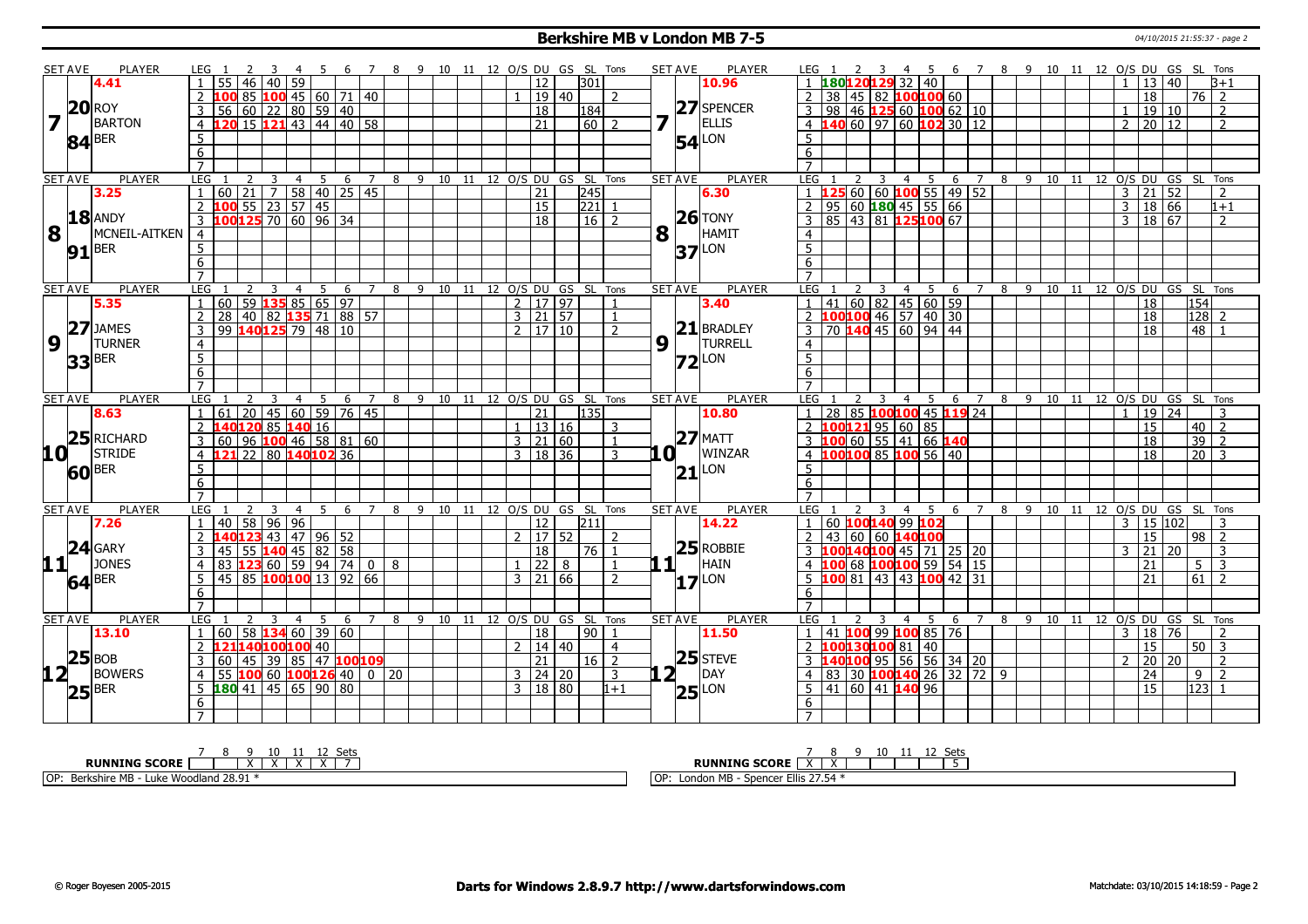# **Berkshire MB**

# **London MB**

| <b>PLAYER</b>             |    | lw/Llwonllost | <b>AVE</b> | TAVE  | <b>POINTS DARTS TONS TON+180</b> |                 |    |  | <b>TONS</b> | <b>PLAYER</b>          |   |    | W/L WON LOST | <b>AVE</b> | TAVE  | <b>POINTS DARTS TONS TON+ 180</b> |      |    |   | <b>TONS</b> |
|---------------------------|----|---------------|------------|-------|----------------------------------|-----------------|----|--|-------------|------------------------|---|----|--------------|------------|-------|-----------------------------------|------|----|---|-------------|
| George McKie              |    |               | 26.81      | 6.80  | 1984                             | 74              |    |  | $6+$        | <b>Michael Artiss</b>  |   |    |              | 25.69      | 7.41  | 190.                              | 74   |    | υ | $6 + 0$     |
| Luke Woodland             |    |               | 28.91      | 10.20 | 1908                             | 66              |    |  | $9 + 0$     | <b>Tony Field</b>      |   |    |              | 24.26      | 6.34  | 160:                              | 66 l |    | 0 | $5 + 0$     |
| Mark Humphries            |    |               | 19.65      | 6.87  | 1749                             | 89              |    |  | $6 + 0$     | <b>Stuart Patt</b>     |   |    |              | 22.31      | 6.35  | 1986 l                            | 89   |    |   | $6+0$       |
| <b>Eddie Simmonds</b>     |    |               | 24.49      | 6.05  | 1396                             | 57              |    |  | $5 + C$     | David Wawrzewski       |   |    |              | 25.05      | 6.34  | 1503                              | 60   |    |   | $5 + 1$     |
| <b>Andy Biddle</b>        |    |               | 22.42      | 6.65  | 1726                             | 77              |    |  | $6 + C$     | <b>Jason Gallagher</b> | w |    |              | 24.80      | 4.05  | 1984                              | 80   |    | 0 | $3 + 0$     |
| <b>Graham Hardy</b>       |    |               | 25.89      | 1.59  | 2460                             | 95              |    |  | $10 + 0$    | <b>Nick Cocks</b>      |   |    |              | 23.62      | 8.60  | 2197                              | 93   |    |   | $7 + 0$     |
| <b>Roy Barton</b>         |    |               | 20.84      | 4.41  | 1459                             | 70              |    |  | $4 + 0$     | <b>Spencer Ellis</b>   |   |    |              | 27.54      | 10.96 | 1928                              | 70 l |    |   | $9 + 1$     |
| <b>Andy McNeil-Aitken</b> |    |               | 18.91      | 3.25  | 1021                             | 54              |    |  | $3+0$       | <b>Tony Hamit</b>      | w |    |              | 26.37      | 6.30  | 1503                              | 57   |    |   | $5 + 1$     |
| James Turner              |    |               | 27.33      | 5.35  | 1503                             | 55              |    |  | $4 + 0$     | <b>Bradley Turrell</b> |   |    |              | 21.72      | 3.40  | 11731                             | 54   |    |   | $3+0$       |
| Richard Stride            |    |               | 25.60      | 8.63  | 1869                             | 73              |    |  | $7 + C$     | <b>Matt Winzar</b>     |   |    |              | 27.21      | 10.80 | 1905                              | 70 l |    | 0 | $10 + 0$    |
| <b>Gary Jones</b>         |    |               | 24.64      | 7.26  | 2218                             | 90 <sub>1</sub> |    |  | $6+$        | <b>Robbie Hain</b>     |   |    |              | 25.1       | 14.22 | 2341                              | 931  | 10 | 0 | $13+0$      |
| <b>Bob Bowers</b>         |    |               | 25.25      | 13.10 | 2399                             | 95              |    |  | $11 + 1$    | <b>Steve Dav</b>       |   |    |              | 25.25      | 11.50 | 2323                              | 92   |    |   | $10 + 0$    |
| <b>TOTALS</b>             | 24 | 24            | 24.24      |       | 21692                            | 895             | 58 |  | $77 + 1$    | <b>TOTALS</b>          |   | 24 | 24           | 24.88      |       | 22345                             | 898  | 58 |   | $82 + 3$    |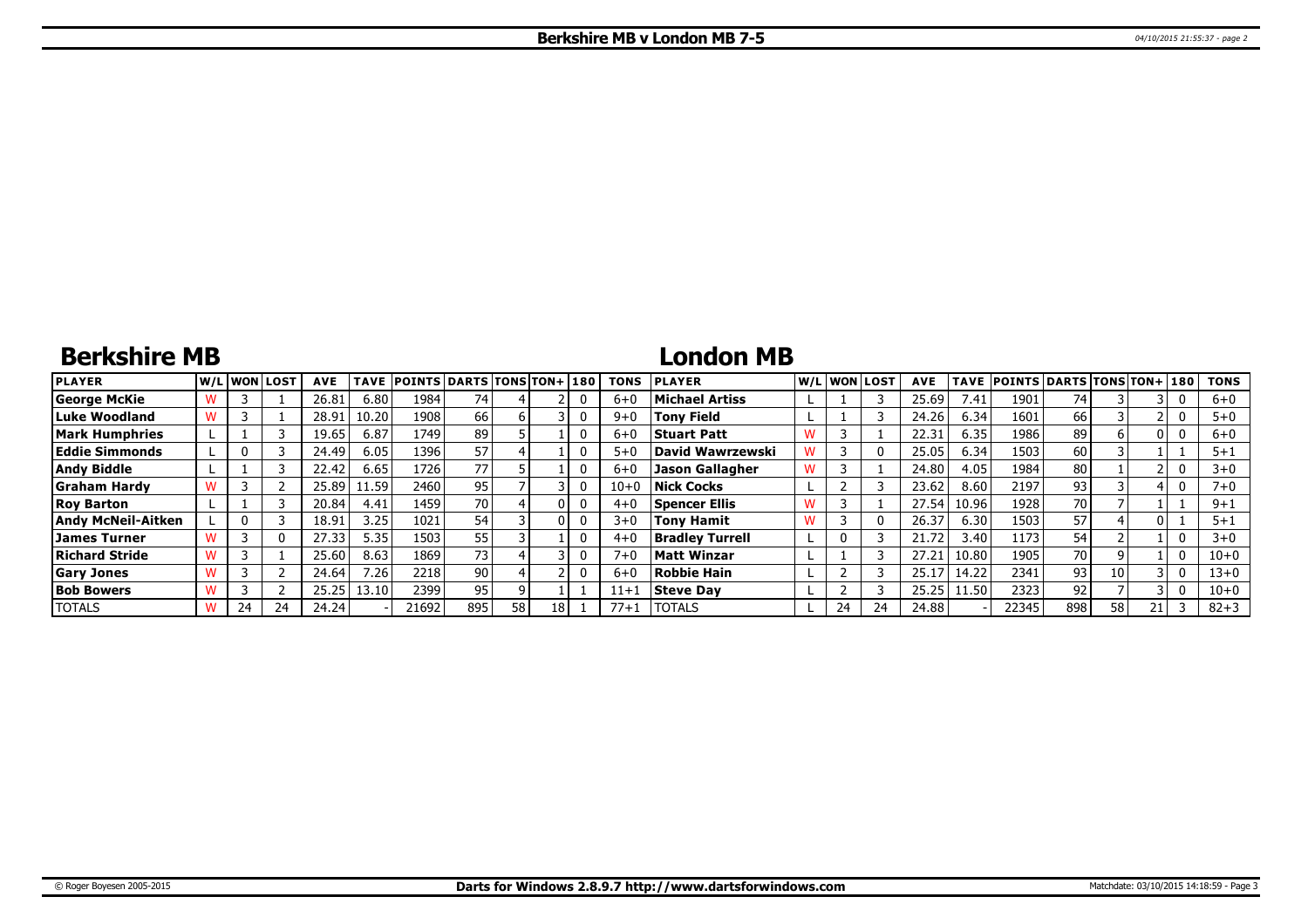### **Berkshire WB v London WB 3-3** 04/10/2015 21:56:00 - page 1

|             | <b>SET AVE</b>      | <b>PLAYER</b>                                                                                                                                                                                                                                                                                                                                                                                          | LEG 1                                                                                                                                                                                                                                                                                                                                                                                                                                                                                                                                                                                                                                                                                                                                                                                                                                                                                                                                                                                                                                                                                                                                                                                                                                                                                                                                                                                                                                                                                                                                                                                                                                                                                                                                                                                                                                                                                     |                                     |                |                                                 |   |   | 4 5 6 7 8 9 10 11 12 O/S DU GS SL Tons |   |                 |              |              |          |                     |                           |                              |                 | <b>SET AVE</b>   | <b>PLAYER</b>       | LEG 1            |                                             |        | -4                  | - 5 | - 6 |                                                      | 78 |          |  |                |                |                     | 9 10 11 12 O/S DU GS SL Tons     |                 |                |
|-------------|---------------------|--------------------------------------------------------------------------------------------------------------------------------------------------------------------------------------------------------------------------------------------------------------------------------------------------------------------------------------------------------------------------------------------------------|-------------------------------------------------------------------------------------------------------------------------------------------------------------------------------------------------------------------------------------------------------------------------------------------------------------------------------------------------------------------------------------------------------------------------------------------------------------------------------------------------------------------------------------------------------------------------------------------------------------------------------------------------------------------------------------------------------------------------------------------------------------------------------------------------------------------------------------------------------------------------------------------------------------------------------------------------------------------------------------------------------------------------------------------------------------------------------------------------------------------------------------------------------------------------------------------------------------------------------------------------------------------------------------------------------------------------------------------------------------------------------------------------------------------------------------------------------------------------------------------------------------------------------------------------------------------------------------------------------------------------------------------------------------------------------------------------------------------------------------------------------------------------------------------------------------------------------------------------------------------------------------------|-------------------------------------|----------------|-------------------------------------------------|---|---|----------------------------------------|---|-----------------|--------------|--------------|----------|---------------------|---------------------------|------------------------------|-----------------|------------------|---------------------|------------------|---------------------------------------------|--------|---------------------|-----|-----|------------------------------------------------------|----|----------|--|----------------|----------------|---------------------|----------------------------------|-----------------|----------------|
|             |                     |                                                                                                                                                                                                                                                                                                                                                                                                        |                                                                                                                                                                                                                                                                                                                                                                                                                                                                                                                                                                                                                                                                                                                                                                                                                                                                                                                                                                                                                                                                                                                                                                                                                                                                                                                                                                                                                                                                                                                                                                                                                                                                                                                                                                                                                                                                                           |                                     |                |                                                 |   |   |                                        |   |                 |              |              |          |                     |                           |                              |                 |                  |                     |                  |                                             |        |                     |     |     |                                                      |    |          |  |                |                |                     |                                  |                 |                |
|             |                     |                                                                                                                                                                                                                                                                                                                                                                                                        |                                                                                                                                                                                                                                                                                                                                                                                                                                                                                                                                                                                                                                                                                                                                                                                                                                                                                                                                                                                                                                                                                                                                                                                                                                                                                                                                                                                                                                                                                                                                                                                                                                                                                                                                                                                                                                                                                           |                                     |                |                                                 |   |   |                                        |   |                 |              |              |          |                     |                           |                              |                 |                  |                     |                  |                                             |        |                     |     |     |                                                      |    |          |  |                |                |                     |                                  |                 |                |
|             |                     |                                                                                                                                                                                                                                                                                                                                                                                                        |                                                                                                                                                                                                                                                                                                                                                                                                                                                                                                                                                                                                                                                                                                                                                                                                                                                                                                                                                                                                                                                                                                                                                                                                                                                                                                                                                                                                                                                                                                                                                                                                                                                                                                                                                                                                                                                                                           |                                     |                |                                                 |   |   |                                        |   |                 |              |              |          |                     |                           |                              |                 |                  |                     |                  |                                             |        |                     |     |     |                                                      |    |          |  |                |                |                     |                                  |                 |                |
| $\bf{1}$    |                     |                                                                                                                                                                                                                                                                                                                                                                                                        |                                                                                                                                                                                                                                                                                                                                                                                                                                                                                                                                                                                                                                                                                                                                                                                                                                                                                                                                                                                                                                                                                                                                                                                                                                                                                                                                                                                                                                                                                                                                                                                                                                                                                                                                                                                                                                                                                           |                                     |                |                                                 |   |   |                                        |   |                 |              |              |          |                     |                           |                              |                 |                  |                     |                  |                                             |        |                     |     |     |                                                      |    |          |  |                |                |                     |                                  |                 |                |
|             |                     |                                                                                                                                                                                                                                                                                                                                                                                                        | 30<br>  13   79   17   41   43   59   32   72<br>$3 \mid 33 \mid 72$<br>$90$ 55 <b>123</b> 11 <b>107</b> 29 8  <br>45<br>8<br>$\overline{2}$<br>17   95<br>l 25 l<br>$\Omega$<br>33.<br>$19$ DEE<br>45   57   21   41 133 43<br>30 100100 66 100 73 32<br>19 32<br>18<br>$ 161 $ 1<br>3<br>3<br>BELCHER<br>61 95 135 59 31 82 38<br>45 55 30 55 60 100<br>$\overline{4}$<br>1   19   38<br>$\mathbf{I}$<br>$\overline{4}$<br>18<br> 156 1<br>$\overline{1}$<br>$\overline{5}$<br><b>55</b> LON<br>5<br>6<br>6<br>$\overline{7}$<br>$\overline{7}$<br><b>LEG</b><br>PLAYER<br>LEG<br>9 10 11 12 O/S DU GS SL Tons<br>5<br>$6 \quad 7 \quad 8$<br>9 10 11 12 O/S DU GS SL Tons<br><b>SET AVE</b><br>5<br>6<br>3<br>4<br>$\overline{4}$<br>7<br>- 8<br>3<br><b>8 100 28 85 85 59 39 57 4 36<br/>77 41 100 100 139 24 10 10</b><br>5 83 45 41 60 8<br>$2 \mid 29 \mid 36$<br>  45  <br>$\overline{60}$<br>$\overline{27}$<br>35<br> 119 <br>$\mathbf{1}$<br>1.25<br>$\mathbf{1}$<br>$\overline{2}$<br>$2 \mid 23 \mid 10$<br>  60   23   26   26   41   <mark>1 25</mark>   41   22<br>24<br> 137 1<br>$\overline{2}$<br>$\mathbf{3}$<br>$13$ LYNNE<br>40 45 40 81 45 44 28 130 0<br>$57$ 83 47 47 82 16 30 27<br>45<br>  81  <br>43<br>28<br>10<br>3<br>26<br>$\overline{0}$<br>$0-1$<br>4   1<br>$\mathbf{0}$<br>BIONDINI<br>45 100 52 55 97 60 44 48<br>$3 \mid 24 \mid 48$<br>3   60   60   26   17   36   85   60<br>$\overline{24}$<br>154<br>$\overline{4}$<br>$\overline{4}$<br>$\overline{5}$<br>5<br>$51$ <sup>LON</sup><br>6<br>6<br>$\overline{7}$<br><b>PLAYER</b><br>$6\overline{6}$<br>$\overline{8}$<br>9 10 11 12 0/S DU GS SL Tons<br><b>SET AVE</b><br><b>PLAYER</b><br>6 7 8 9 10 11 12 0/S DU GS SL Tons<br>LEG<br>$\overline{4}$<br>5 <sup>5</sup><br>$\overline{7}$<br>LEG<br>3<br>$\overline{4}$<br>$5\overline{5}$<br>25 20<br>$ 20\rangle$<br>27<br>57<br>3<br>2.00 |                                     |                |                                                 |   |   |                                        |   |                 |              |              |          |                     |                           |                              |                 |                  |                     |                  |                                             |        |                     |     |     |                                                      |    |          |  |                |                |                     |                                  |                 |                |
|             |                     |                                                                                                                                                                                                                                                                                                                                                                                                        |                                                                                                                                                                                                                                                                                                                                                                                                                                                                                                                                                                                                                                                                                                                                                                                                                                                                                                                                                                                                                                                                                                                                                                                                                                                                                                                                                                                                                                                                                                                                                                                                                                                                                                                                                                                                                                                                                           |                                     |                |                                                 |   |   |                                        |   |                 |              |              |          |                     |                           |                              |                 |                  |                     |                  |                                             |        |                     |     |     |                                                      |    |          |  |                |                |                     |                                  |                 |                |
|             |                     |                                                                                                                                                                                                                                                                                                                                                                                                        |                                                                                                                                                                                                                                                                                                                                                                                                                                                                                                                                                                                                                                                                                                                                                                                                                                                                                                                                                                                                                                                                                                                                                                                                                                                                                                                                                                                                                                                                                                                                                                                                                                                                                                                                                                                                                                                                                           |                                     |                |                                                 |   |   |                                        |   |                 |              |              |          |                     |                           |                              |                 |                  |                     |                  |                                             |        |                     |     |     |                                                      |    |          |  |                |                |                     |                                  |                 |                |
|             |                     |                                                                                                                                                                                                                                                                                                                                                                                                        | <b>PLAYER</b><br>26 45 100116100 43 51 0<br>$26$ 45 35 26 60 85 66<br>$\sqrt{60}$   41  <br>  60   <b>100</b>   85   26   41   25   27   38   40<br>29 40<br>26 100 41 11 95 28 43<br>$\overline{27}$<br>$\overline{75}$<br>$\overline{2}$<br>$\overline{2}$<br>30<br> 52 <br>59<br>$\overline{1}$                                                                                                                                                                                                                                                                                                                                                                                                                                                                                                                                                                                                                                                                                                                                                                                                                                                                                                                                                                                                                                                                                                                                                                                                                                                                                                                                                                                                                                                                                                                                                                                        |                                     |                |                                                 |   |   |                                        |   |                 |              |              |          |                     |                           |                              |                 |                  |                     |                  |                                             |        |                     |     |     |                                                      |    |          |  |                |                |                     |                                  |                 |                |
|             | <b>SET AVE</b>      | $90 \mid 76 \mid 0 \mid 19 \mid 19$<br>26<br><sup>19</sup><br>83 37 54 15<br>27<br>4.20<br>2 I<br>7.30<br>81<br>3<br>$\overline{2}$<br>$16$ LISA<br>30 45 79 60 100 41 100 26 20<br>$\overline{55}$ 30 60 100 13 45 60 60 24<br>$\overline{\mathbf{3}}$<br>$2 \mid 26 \mid 20$<br>$\overline{3}$<br>$\overline{27}$<br>54<br>$\overline{2}$<br>3<br><b>DUNFORD</b><br>$\overline{4}$<br>$\overline{4}$ |                                                                                                                                                                                                                                                                                                                                                                                                                                                                                                                                                                                                                                                                                                                                                                                                                                                                                                                                                                                                                                                                                                                                                                                                                                                                                                                                                                                                                                                                                                                                                                                                                                                                                                                                                                                                                                                                                           |                                     |                |                                                 |   |   |                                        |   |                 |              |              |          |                     |                           |                              |                 |                  |                     |                  |                                             |        |                     |     |     |                                                      |    |          |  |                |                |                     |                                  |                 |                |
|             |                     |                                                                                                                                                                                                                                                                                                                                                                                                        |                                                                                                                                                                                                                                                                                                                                                                                                                                                                                                                                                                                                                                                                                                                                                                                                                                                                                                                                                                                                                                                                                                                                                                                                                                                                                                                                                                                                                                                                                                                                                                                                                                                                                                                                                                                                                                                                                           |                                     |                |                                                 |   |   |                                        |   |                 |              |              |          |                     |                           |                              |                 |                  |                     |                  |                                             |        |                     |     |     |                                                      |    |          |  |                |                |                     |                                  |                 |                |
|             |                     |                                                                                                                                                                                                                                                                                                                                                                                                        |                                                                                                                                                                                                                                                                                                                                                                                                                                                                                                                                                                                                                                                                                                                                                                                                                                                                                                                                                                                                                                                                                                                                                                                                                                                                                                                                                                                                                                                                                                                                                                                                                                                                                                                                                                                                                                                                                           |                                     |                |                                                 |   |   |                                        |   |                 |              |              |          |                     |                           |                              |                 |                  |                     |                  |                                             |        |                     |     |     |                                                      |    |          |  |                |                |                     |                                  |                 |                |
|             |                     |                                                                                                                                                                                                                                                                                                                                                                                                        |                                                                                                                                                                                                                                                                                                                                                                                                                                                                                                                                                                                                                                                                                                                                                                                                                                                                                                                                                                                                                                                                                                                                                                                                                                                                                                                                                                                                                                                                                                                                                                                                                                                                                                                                                                                                                                                                                           |                                     |                |                                                 |   |   |                                        |   |                 |              |              |          |                     |                           |                              |                 |                  |                     |                  |                                             |        |                     |     |     |                                                      |    |          |  |                |                |                     |                                  |                 |                |
| $ 2\rangle$ |                     |                                                                                                                                                                                                                                                                                                                                                                                                        |                                                                                                                                                                                                                                                                                                                                                                                                                                                                                                                                                                                                                                                                                                                                                                                                                                                                                                                                                                                                                                                                                                                                                                                                                                                                                                                                                                                                                                                                                                                                                                                                                                                                                                                                                                                                                                                                                           |                                     |                |                                                 |   |   |                                        |   |                 |              |              |          |                     |                           |                              |                 |                  |                     |                  |                                             |        |                     |     |     |                                                      |    |          |  |                |                |                     |                                  |                 |                |
|             | 53                  |                                                                                                                                                                                                                                                                                                                                                                                                        |                                                                                                                                                                                                                                                                                                                                                                                                                                                                                                                                                                                                                                                                                                                                                                                                                                                                                                                                                                                                                                                                                                                                                                                                                                                                                                                                                                                                                                                                                                                                                                                                                                                                                                                                                                                                                                                                                           |                                     |                |                                                 |   |   |                                        |   |                 |              |              |          |                     |                           |                              |                 |                  |                     |                  |                                             |        |                     |     |     |                                                      |    |          |  |                |                |                     |                                  |                 |                |
|             |                     |                                                                                                                                                                                                                                                                                                                                                                                                        |                                                                                                                                                                                                                                                                                                                                                                                                                                                                                                                                                                                                                                                                                                                                                                                                                                                                                                                                                                                                                                                                                                                                                                                                                                                                                                                                                                                                                                                                                                                                                                                                                                                                                                                                                                                                                                                                                           |                                     |                |                                                 |   |   |                                        |   |                 |              |              |          |                     |                           |                              |                 |                  |                     |                  |                                             |        |                     |     |     |                                                      |    |          |  |                |                |                     |                                  |                 |                |
|             |                     |                                                                                                                                                                                                                                                                                                                                                                                                        |                                                                                                                                                                                                                                                                                                                                                                                                                                                                                                                                                                                                                                                                                                                                                                                                                                                                                                                                                                                                                                                                                                                                                                                                                                                                                                                                                                                                                                                                                                                                                                                                                                                                                                                                                                                                                                                                                           |                                     |                |                                                 |   |   |                                        |   |                 |              |              |          |                     |                           |                              |                 |                  |                     |                  |                                             |        |                     |     |     |                                                      |    |          |  |                |                |                     |                                  |                 |                |
|             | <b>SET AVE</b>      | $19$ CHRIS<br>RUFFELL<br>$ 20 $ BER<br>6.69<br>$16$ CAROL<br><b>BOWERS</b><br>BER <sub></sub><br>6.16<br><b>18</b> JENNY<br>PAYNE                                                                                                                                                                                                                                                                      |                                                                                                                                                                                                                                                                                                                                                                                                                                                                                                                                                                                                                                                                                                                                                                                                                                                                                                                                                                                                                                                                                                                                                                                                                                                                                                                                                                                                                                                                                                                                                                                                                                                                                                                                                                                                                                                                                           |                                     |                |                                                 |   |   |                                        |   |                 |              |              |          |                     |                           |                              |                 |                  |                     |                  |                                             |        |                     |     |     |                                                      |    |          |  |                |                |                     |                                  |                 |                |
|             |                     | 5<br>5<br>$79$ <sup>BER</sup><br>$26$ LON                                                                                                                                                                                                                                                                                                                                                              |                                                                                                                                                                                                                                                                                                                                                                                                                                                                                                                                                                                                                                                                                                                                                                                                                                                                                                                                                                                                                                                                                                                                                                                                                                                                                                                                                                                                                                                                                                                                                                                                                                                                                                                                                                                                                                                                                           |                                     |                |                                                 |   |   |                                        |   |                 |              |              |          |                     |                           |                              |                 |                  |                     |                  |                                             |        |                     |     |     |                                                      |    |          |  |                |                |                     |                                  |                 |                |
|             |                     |                                                                                                                                                                                                                                                                                                                                                                                                        |                                                                                                                                                                                                                                                                                                                                                                                                                                                                                                                                                                                                                                                                                                                                                                                                                                                                                                                                                                                                                                                                                                                                                                                                                                                                                                                                                                                                                                                                                                                                                                                                                                                                                                                                                                                                                                                                                           |                                     |                |                                                 |   |   |                                        |   |                 |              |              |          |                     |                           |                              |                 |                  |                     |                  |                                             |        |                     |     |     |                                                      |    |          |  |                |                |                     |                                  |                 |                |
|             |                     |                                                                                                                                                                                                                                                                                                                                                                                                        |                                                                                                                                                                                                                                                                                                                                                                                                                                                                                                                                                                                                                                                                                                                                                                                                                                                                                                                                                                                                                                                                                                                                                                                                                                                                                                                                                                                                                                                                                                                                                                                                                                                                                                                                                                                                                                                                                           |                                     |                |                                                 |   |   |                                        |   |                 |              |              |          |                     |                           |                              |                 |                  |                     |                  |                                             |        |                     |     |     |                                                      |    |          |  |                |                |                     |                                  |                 |                |
| $\vert$ 3   |                     |                                                                                                                                                                                                                                                                                                                                                                                                        |                                                                                                                                                                                                                                                                                                                                                                                                                                                                                                                                                                                                                                                                                                                                                                                                                                                                                                                                                                                                                                                                                                                                                                                                                                                                                                                                                                                                                                                                                                                                                                                                                                                                                                                                                                                                                                                                                           |                                     |                |                                                 |   |   |                                        |   |                 |              |              |          |                     |                           |                              |                 |                  |                     |                  |                                             |        |                     |     |     |                                                      |    |          |  |                |                |                     |                                  |                 |                |
|             |                     |                                                                                                                                                                                                                                                                                                                                                                                                        |                                                                                                                                                                                                                                                                                                                                                                                                                                                                                                                                                                                                                                                                                                                                                                                                                                                                                                                                                                                                                                                                                                                                                                                                                                                                                                                                                                                                                                                                                                                                                                                                                                                                                                                                                                                                                                                                                           |                                     |                |                                                 |   |   |                                        |   |                 |              |              |          |                     |                           |                              |                 |                  |                     |                  |                                             |        |                     |     |     |                                                      |    |          |  |                |                |                     |                                  |                 |                |
|             |                     |                                                                                                                                                                                                                                                                                                                                                                                                        | $\overline{6}$                                                                                                                                                                                                                                                                                                                                                                                                                                                                                                                                                                                                                                                                                                                                                                                                                                                                                                                                                                                                                                                                                                                                                                                                                                                                                                                                                                                                                                                                                                                                                                                                                                                                                                                                                                                                                                                                            |                                     |                |                                                 |   |   |                                        |   |                 |              |              |          |                     |                           |                              |                 |                  |                     | $\overline{6}$   |                                             |        |                     |     |     |                                                      |    |          |  |                |                |                     |                                  |                 |                |
|             |                     |                                                                                                                                                                                                                                                                                                                                                                                                        | $\overline{7}$                                                                                                                                                                                                                                                                                                                                                                                                                                                                                                                                                                                                                                                                                                                                                                                                                                                                                                                                                                                                                                                                                                                                                                                                                                                                                                                                                                                                                                                                                                                                                                                                                                                                                                                                                                                                                                                                            |                                     |                |                                                 |   |   |                                        |   |                 |              |              |          |                     |                           |                              |                 |                  |                     | $\overline{7}$   |                                             |        |                     |     |     |                                                      |    |          |  |                |                |                     |                                  |                 |                |
|             | <b>SET AVE</b>      | <b>PLAYER</b>                                                                                                                                                                                                                                                                                                                                                                                          | LEG                                                                                                                                                                                                                                                                                                                                                                                                                                                                                                                                                                                                                                                                                                                                                                                                                                                                                                                                                                                                                                                                                                                                                                                                                                                                                                                                                                                                                                                                                                                                                                                                                                                                                                                                                                                                                                                                                       |                                     | $\overline{3}$ | $\overline{4}$                                  |   |   | 5 6 7 8 9 10 11 12 O/S DU GS SL Tons   |   |                 |              |              |          |                     |                           |                              |                 | <b>SET AVE</b>   | <b>PLAYER</b>       | LEG <sub>1</sub> |                                             |        | $\overline{4}$<br>3 | 5   | 6   |                                                      |    |          |  |                |                |                     | 7 8 9 10 11 12 0/S DU GS SL Tons |                 |                |
|             |                     | 1.40                                                                                                                                                                                                                                                                                                                                                                                                   | $\overline{1}$                                                                                                                                                                                                                                                                                                                                                                                                                                                                                                                                                                                                                                                                                                                                                                                                                                                                                                                                                                                                                                                                                                                                                                                                                                                                                                                                                                                                                                                                                                                                                                                                                                                                                                                                                                                                                                                                            | 37 46 24 41 81 41 26                |                |                                                 |   |   |                                        |   |                 |              |              |          |                     | 21                        |                              | 205             |                  | 5.48                |                  | $140$ 45   41                               |        |                     |     |     | 30 71 148 26                                         |    |          |  |                |                | 1   19   26         |                                  |                 | $\mathcal{L}$  |
|             |                     |                                                                                                                                                                                                                                                                                                                                                                                                        | 2                                                                                                                                                                                                                                                                                                                                                                                                                                                                                                                                                                                                                                                                                                                                                                                                                                                                                                                                                                                                                                                                                                                                                                                                                                                                                                                                                                                                                                                                                                                                                                                                                                                                                                                                                                                                                                                                                         | 30 <sup>1</sup>                     |                | 45 45 45 45 60 60 45 27 59 0                    |   |   |                                        |   |                 |              |              | $40$   2 |                     | 35   40                   |                              |                 |                  |                     | $\overline{2}$   | 45                                          | 21     | $\overline{28}$     |     |     | <b>135</b> 45 30 11 45 25 42 34 20                   |    |          |  |                |                | 36                  |                                  | l 20 l          |                |
|             |                     | $15$ HAYLEY                                                                                                                                                                                                                                                                                                                                                                                            |                                                                                                                                                                                                                                                                                                                                                                                                                                                                                                                                                                                                                                                                                                                                                                                                                                                                                                                                                                                                                                                                                                                                                                                                                                                                                                                                                                                                                                                                                                                                                                                                                                                                                                                                                                                                                                                                                           | 30 22 43 37 28 60 140 26 24         |                |                                                 |   |   |                                        |   |                 |              |              |          |                     | 27                        |                              | 91 1            |                  | $17$ CARLY          | 3                | 41                                          | 30     |                     |     |     | 95   40   45 125 50   55   20                        |    |          |  |                |                | 25 20               |                                  |                 |                |
| <b>4</b>    |                     | WATTS                                                                                                                                                                                                                                                                                                                                                                                                  | 4                                                                                                                                                                                                                                                                                                                                                                                                                                                                                                                                                                                                                                                                                                                                                                                                                                                                                                                                                                                                                                                                                                                                                                                                                                                                                                                                                                                                                                                                                                                                                                                                                                                                                                                                                                                                                                                                                         | 26                                  |                | 85   41   60   81   81   15   38   29   29   16 |   |   |                                        |   |                 |              |              |          |                     | 31                        | 16                           |                 | 4                | <b>TOWNSEND</b>     | $\overline{4}$   | 45                                          | l 45 l |                     |     |     | 38 45 26 45 92 13 40 25 77                           |    |          |  |                |                | $\overline{33}$     |                                  | 10 <sup>1</sup> |                |
|             | $17$ <sup>BER</sup> |                                                                                                                                                                                                                                                                                                                                                                                                        |                                                                                                                                                                                                                                                                                                                                                                                                                                                                                                                                                                                                                                                                                                                                                                                                                                                                                                                                                                                                                                                                                                                                                                                                                                                                                                                                                                                                                                                                                                                                                                                                                                                                                                                                                                                                                                                                                           | 58 66 85 85 43 39 76 15 10          |                |                                                 |   |   |                                        |   |                 | $\mathbf{0}$ |              |          |                     | 30                        |                              | 24              |                  |                     |                  | 60                                          | 45     | 55 I                |     |     | 30   18   60   21   33   92   87                     |    |          |  |                | $\mathbf{3}$   | 30 87               |                                  |                 |                |
|             |                     |                                                                                                                                                                                                                                                                                                                                                                                                        | 6                                                                                                                                                                                                                                                                                                                                                                                                                                                                                                                                                                                                                                                                                                                                                                                                                                                                                                                                                                                                                                                                                                                                                                                                                                                                                                                                                                                                                                                                                                                                                                                                                                                                                                                                                                                                                                                                                         |                                     |                |                                                 |   |   |                                        |   |                 |              |              |          |                     |                           |                              |                 |                  |                     |                  |                                             |        |                     |     |     |                                                      |    |          |  |                |                |                     |                                  |                 |                |
|             |                     |                                                                                                                                                                                                                                                                                                                                                                                                        | $\overline{7}$                                                                                                                                                                                                                                                                                                                                                                                                                                                                                                                                                                                                                                                                                                                                                                                                                                                                                                                                                                                                                                                                                                                                                                                                                                                                                                                                                                                                                                                                                                                                                                                                                                                                                                                                                                                                                                                                            |                                     |                |                                                 |   |   |                                        |   |                 |              |              |          |                     |                           |                              |                 |                  | $31$ <sup>LON</sup> |                  |                                             |        |                     |     |     |                                                      |    |          |  |                |                |                     |                                  |                 |                |
|             | <b>SET AVE</b>      |                                                                                                                                                                                                                                                                                                                                                                                                        |                                                                                                                                                                                                                                                                                                                                                                                                                                                                                                                                                                                                                                                                                                                                                                                                                                                                                                                                                                                                                                                                                                                                                                                                                                                                                                                                                                                                                                                                                                                                                                                                                                                                                                                                                                                                                                                                                           |                                     |                |                                                 |   |   |                                        |   |                 |              |              |          |                     |                           |                              |                 |                  |                     | 6                |                                             |        |                     |     |     |                                                      |    |          |  |                |                |                     |                                  |                 |                |
|             |                     |                                                                                                                                                                                                                                                                                                                                                                                                        |                                                                                                                                                                                                                                                                                                                                                                                                                                                                                                                                                                                                                                                                                                                                                                                                                                                                                                                                                                                                                                                                                                                                                                                                                                                                                                                                                                                                                                                                                                                                                                                                                                                                                                                                                                                                                                                                                           |                                     |                |                                                 |   |   |                                        |   |                 |              |              |          |                     |                           |                              |                 |                  |                     | $\overline{7}$   |                                             |        |                     |     |     |                                                      |    |          |  |                |                |                     |                                  |                 |                |
|             |                     | <b>PLAYER</b>                                                                                                                                                                                                                                                                                                                                                                                          | LEG                                                                                                                                                                                                                                                                                                                                                                                                                                                                                                                                                                                                                                                                                                                                                                                                                                                                                                                                                                                                                                                                                                                                                                                                                                                                                                                                                                                                                                                                                                                                                                                                                                                                                                                                                                                                                                                                                       |                                     |                | 4                                               | 5 | 6 | 7                                      | 8 | 9 <sup>10</sup> |              | 11           |          | 12 0/S DU GS        |                           |                              | SL Tons         | <b>SET AVE</b>   | <b>PLAYER</b>       | LEG              |                                             |        | 4                   | 5   | 6   | 7                                                    | 8  |          |  |                |                |                     | 9 10 11 12 O/S DU GS SL Tons     |                 |                |
|             |                     | 3.65                                                                                                                                                                                                                                                                                                                                                                                                   |                                                                                                                                                                                                                                                                                                                                                                                                                                                                                                                                                                                                                                                                                                                                                                                                                                                                                                                                                                                                                                                                                                                                                                                                                                                                                                                                                                                                                                                                                                                                                                                                                                                                                                                                                                                                                                                                                           |                                     |                | 40 45 41 26 29 26 35 24                         |   |   |                                        |   |                 |              | $0$ 6        |          |                     | 42                        |                              | $4\overline{2}$ |                  | 4.80                |                  | 45<br>45                                    |        | 60                  |     |     | 43 45 7 61 80 28 39 16                               |    |          |  | $\overline{0}$ | $\overline{2}$ |                     | 44 18                            |                 |                |
|             |                     |                                                                                                                                                                                                                                                                                                                                                                                                        | $\overline{2}$                                                                                                                                                                                                                                                                                                                                                                                                                                                                                                                                                                                                                                                                                                                                                                                                                                                                                                                                                                                                                                                                                                                                                                                                                                                                                                                                                                                                                                                                                                                                                                                                                                                                                                                                                                                                                                                                            | 83 25 41 81 70 45 60 14 39 43       |                |                                                 |   |   |                                        |   |                 |              |              |          | $2 \mid 29 \mid 43$ |                           |                              |                 |                  |                     | $\overline{2}$   | 41                                          | 60     |                     |     |     | $55 \mid 79 \mid 45 \mid 53 \mid 81 \mid 62 \mid 17$ |    |          |  |                |                | $\overline{27}$     |                                  | 8               |                |
|             |                     | $14$ JACKIE                                                                                                                                                                                                                                                                                                                                                                                            | 3                                                                                                                                                                                                                                                                                                                                                                                                                                                                                                                                                                                                                                                                                                                                                                                                                                                                                                                                                                                                                                                                                                                                                                                                                                                                                                                                                                                                                                                                                                                                                                                                                                                                                                                                                                                                                                                                                         |                                     |                |                                                 |   |   |                                        |   |                 |              |              |          | $\overline{2}$      | 29 48                     |                              |                 |                  | $14$ JANE           | 3                |                                             | 30     |                     |     |     | 45 140 18 78 95 72 14 0                              |    |          |  |                |                | 30                  |                                  | $\overline{2}$  |                |
| 5           |                     | <b>WALFORD</b>                                                                                                                                                                                                                                                                                                                                                                                         | $\overline{4}$                                                                                                                                                                                                                                                                                                                                                                                                                                                                                                                                                                                                                                                                                                                                                                                                                                                                                                                                                                                                                                                                                                                                                                                                                                                                                                                                                                                                                                                                                                                                                                                                                                                                                                                                                                                                                                                                            |                                     |                |                                                 |   |   |                                        |   |                 |              |              |          |                     | 21                        |                              | 81              | $5\vert \bar{ }$ | <b>BIGGS</b>        | $\overline{4}$   | 100 <mark>140</mark> 45   81   75   40   20 |        |                     |     |     |                                                      |    |          |  |                |                | 2 20 20             |                                  |                 | 2              |
|             |                     |                                                                                                                                                                                                                                                                                                                                                                                                        | 5                                                                                                                                                                                                                                                                                                                                                                                                                                                                                                                                                                                                                                                                                                                                                                                                                                                                                                                                                                                                                                                                                                                                                                                                                                                                                                                                                                                                                                                                                                                                                                                                                                                                                                                                                                                                                                                                                         | $68$ 60 <b>140</b> 81 60 24 48 10 0 |                |                                                 |   |   |                                        |   |                 | $\mathbf{0}$ | $\mathbf{0}$ | -6       |                     | 45                        |                              | 4   1           |                  | $76$ <sup>LON</sup> | 5                | 81                                          |        |                     |     |     | 45 <b>100</b> 15 39 36 38 26 29 49 33 5              |    |          |  |                | $\mathbf{3}$   | $\boxed{48}$        |                                  |                 |                |
|             |                     | $55$ <sup>BER</sup>                                                                                                                                                                                                                                                                                                                                                                                    | 6                                                                                                                                                                                                                                                                                                                                                                                                                                                                                                                                                                                                                                                                                                                                                                                                                                                                                                                                                                                                                                                                                                                                                                                                                                                                                                                                                                                                                                                                                                                                                                                                                                                                                                                                                                                                                                                                                         |                                     |                |                                                 |   |   |                                        |   |                 |              |              |          |                     |                           |                              |                 |                  |                     | 6                |                                             |        |                     |     |     |                                                      |    |          |  |                |                |                     |                                  |                 |                |
|             |                     |                                                                                                                                                                                                                                                                                                                                                                                                        | $\overline{7}$                                                                                                                                                                                                                                                                                                                                                                                                                                                                                                                                                                                                                                                                                                                                                                                                                                                                                                                                                                                                                                                                                                                                                                                                                                                                                                                                                                                                                                                                                                                                                                                                                                                                                                                                                                                                                                                                            |                                     |                |                                                 |   |   |                                        |   |                 |              |              |          |                     |                           |                              |                 |                  |                     | $\overline{7}$   |                                             |        |                     |     |     |                                                      |    |          |  |                |                |                     |                                  |                 |                |
|             | <b>SET AVE</b>      | <b>PLAYER</b>                                                                                                                                                                                                                                                                                                                                                                                          | LEG                                                                                                                                                                                                                                                                                                                                                                                                                                                                                                                                                                                                                                                                                                                                                                                                                                                                                                                                                                                                                                                                                                                                                                                                                                                                                                                                                                                                                                                                                                                                                                                                                                                                                                                                                                                                                                                                                       |                                     | 3              | 4                                               | 5 | 6 | $\overline{7}$                         | 8 |                 |              |              |          |                     |                           | 9 10 11 12 O/S DU GS SL Tons |                 | <b>SET AVE</b>   | <b>PLAYER</b>       | LEG <sub>1</sub> |                                             |        | 3<br>$\overline{4}$ | 5   | -6  | 7                                                    |    |          |  |                |                |                     | 8 9 10 11 12 0/S DU GS SL Tons   |                 |                |
|             |                     | 3.14                                                                                                                                                                                                                                                                                                                                                                                                   | $\mathbf{1}$                                                                                                                                                                                                                                                                                                                                                                                                                                                                                                                                                                                                                                                                                                                                                                                                                                                                                                                                                                                                                                                                                                                                                                                                                                                                                                                                                                                                                                                                                                                                                                                                                                                                                                                                                                                                                                                                              | 45 81 90 62 26 25 58 114            |                |                                                 |   |   |                                        |   |                 |              |              |          |                     | $3 \mid 24 \mid 114 \mid$ |                              |                 |                  | 3.00                | $1 \mid 41$      |                                             |        |                     |     |     | 45 40 30 68 22 98                                    |    |          |  |                |                | $\overline{21}$     |                                  | 157             |                |
|             |                     |                                                                                                                                                                                                                                                                                                                                                                                                        | $\overline{2}$                                                                                                                                                                                                                                                                                                                                                                                                                                                                                                                                                                                                                                                                                                                                                                                                                                                                                                                                                                                                                                                                                                                                                                                                                                                                                                                                                                                                                                                                                                                                                                                                                                                                                                                                                                                                                                                                            | 45 45 45 100 95 24 26 38 23         |                |                                                 |   |   |                                        |   |                 |              |              |          |                     | 27                        |                              | 60 1            |                  |                     | $\mathcal{P}$    | 30                                          | l 95 l |                     |     |     | 58 45 45 39 55 58 54 22                              |    |          |  |                |                | $29 \overline{)22}$ |                                  |                 |                |
|             |                     | $16$ PRISCILLA                                                                                                                                                                                                                                                                                                                                                                                         | $\mathbf{3}$                                                                                                                                                                                                                                                                                                                                                                                                                                                                                                                                                                                                                                                                                                                                                                                                                                                                                                                                                                                                                                                                                                                                                                                                                                                                                                                                                                                                                                                                                                                                                                                                                                                                                                                                                                                                                                                                              | 81                                  |                | 41   41   58   100   26   85   34               |   |   |                                        |   | $\overline{3}$  | 20 12        |              |          |                     | $\overline{32}$           | 12                           |                 |                  | $16$ KELLY          | $\overline{3}$   | 41                                          |        |                     |     |     | 44 <b>100</b> 30 26 41 85 42 56 0                    |    |          |  |                |                | $\overline{30}$     |                                  | $36$   1        |                |
| 6           |                     | <b>CUMMINGS</b>                                                                                                                                                                                                                                                                                                                                                                                        | $\overline{4}$                                                                                                                                                                                                                                                                                                                                                                                                                                                                                                                                                                                                                                                                                                                                                                                                                                                                                                                                                                                                                                                                                                                                                                                                                                                                                                                                                                                                                                                                                                                                                                                                                                                                                                                                                                                                                                                                            | 60                                  |                | 44 95 85 58 40 59 0                             |   |   |                                        |   |                 |              |              |          |                     | $\overline{24}$           |                              | 60              | 6                | LIVETT              | $\overline{4}$   | 83 85 100 100 45 66                         |        |                     |     |     | $\overline{0}$                                       |    | $0$   22 |  |                |                | 26 22               |                                  |                 | $\overline{2}$ |
|             |                     |                                                                                                                                                                                                                                                                                                                                                                                                        | $5^{\circ}$                                                                                                                                                                                                                                                                                                                                                                                                                                                                                                                                                                                                                                                                                                                                                                                                                                                                                                                                                                                                                                                                                                                                                                                                                                                                                                                                                                                                                                                                                                                                                                                                                                                                                                                                                                                                                                                                               | 45 44 33 85 41 41 81 66 57          |                |                                                 |   |   |                                        |   |                 | $\bf{0}$     | $\mathbf 0$  |          |                     | 33                        |                              | 8               |                  |                     | 5 <sup>2</sup>   | 22                                          |        |                     |     |     | 26   41   81   30   26   85   85   65   30   10      |    |          |  |                |                | $2 \mid 32 \mid 10$ |                                  |                 |                |
|             |                     | $98$ <sup>BER</sup>                                                                                                                                                                                                                                                                                                                                                                                    | 6                                                                                                                                                                                                                                                                                                                                                                                                                                                                                                                                                                                                                                                                                                                                                                                                                                                                                                                                                                                                                                                                                                                                                                                                                                                                                                                                                                                                                                                                                                                                                                                                                                                                                                                                                                                                                                                                                         |                                     |                |                                                 |   |   |                                        |   |                 |              |              |          |                     |                           |                              |                 |                  | $75$ <sup>LON</sup> | 6                |                                             |        |                     |     |     |                                                      |    |          |  |                |                |                     |                                  |                 |                |

| Set:                                                                | Sets<br>ັບພ                                                            |
|---------------------------------------------------------------------|------------------------------------------------------------------------|
| $- - - -$<br><b>RUNN'</b><br>MTM<br>CORI                            | <b>RUNNING SCORE</b>                                                   |
| 19.20<br>IOP:<br>∵ Ruffen<br>`re WB ∶<br>Herks<br>.<br>. <i>. .</i> | $\overline{\phantom{a}}$<br><b>OP</b><br>WB<br>l ownser<br>Longon<br>. |